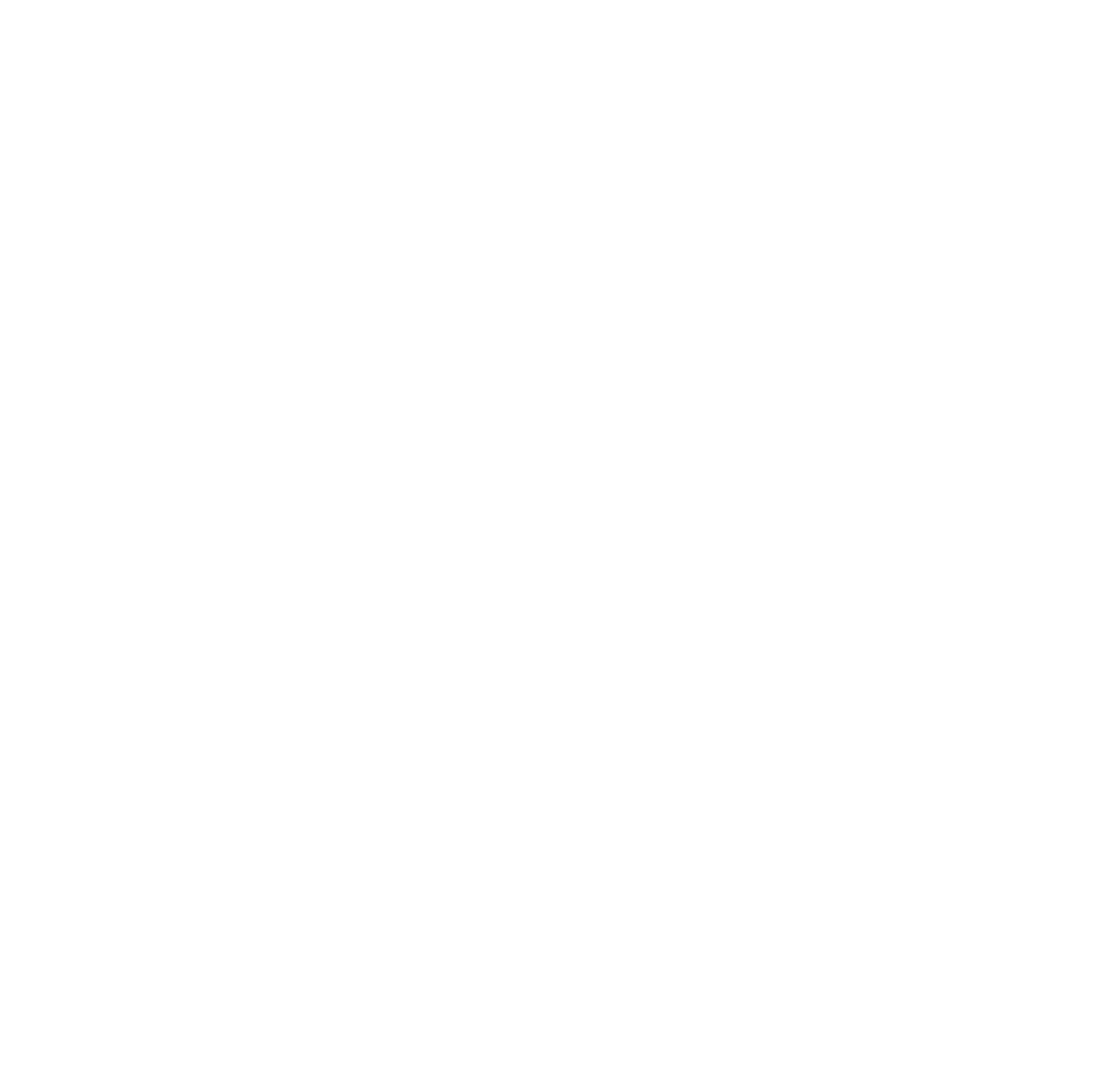Read operational instructions carefully before using Sartobind capsules.

- $\triangle$  Use of the product in applications not specified or not described in this manual, may result in improper function, personal injury, or damage of the product or material.
- $\triangle$  Membrane Adsorber (MA) units should be visually inspected before use.
- $\triangle$  The units are supplied as non-sterile.
- $\triangle$  The membrane is dried from glycerol and should be prewashed with equilibration buffer before use.
- $\triangle$  If you plan to scale up later, preferentially use Sartobind capsules with 4 or 8 mm bed height: e.g. Sartobind Q nano with 1 or 3 mL as downscale.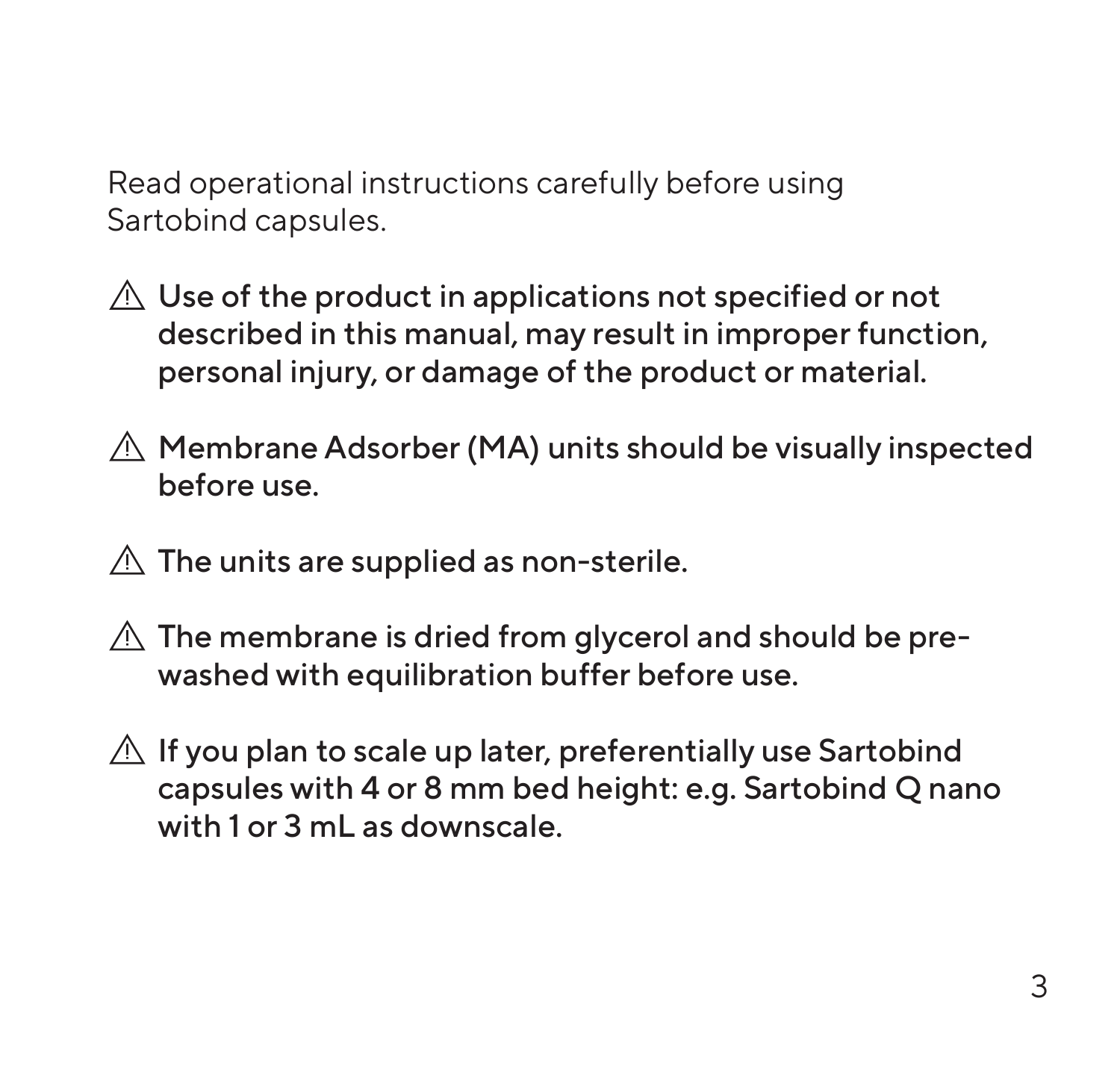#### Intended use

The products are intended for ion exchange (IEX) chromatography work in a laboratory for research purposes only.

Sartobind MA 15 units with 3 membrane layers can be used for screening of buffer conditions and quantitative purifications at exceptional high flow rate.

Sartobind MA 75 units contain 15 membrane layers and have been developed for bind and elute and flowthrough applications at high flow rate.

Sartobind MA 100 units with 5 membrane layers can be used for screening of buffer conditions and quantitative work at exceptional high flow rate.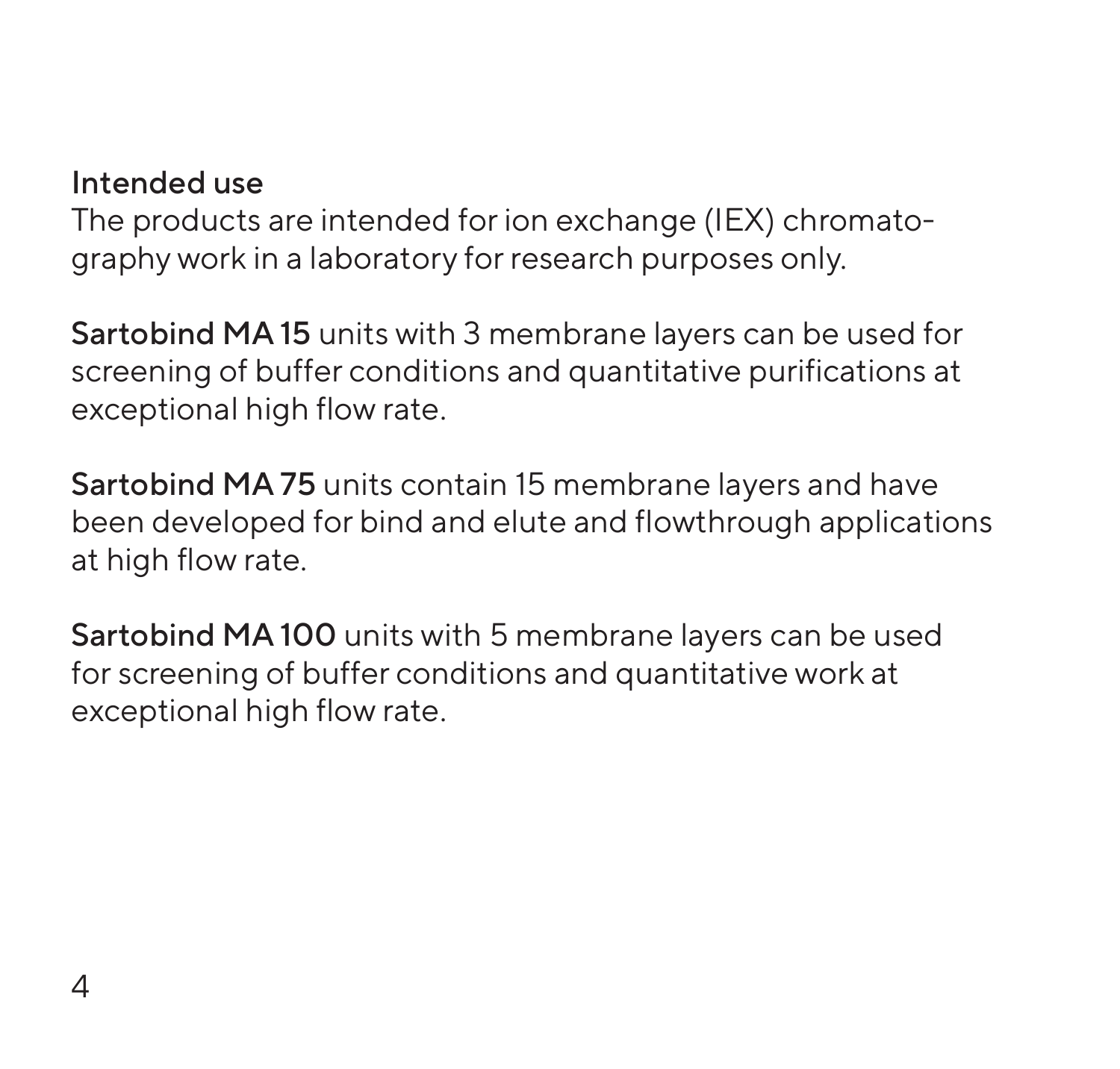## Table of Contents

| $2^{\circ}$    |                                                                                                                            |  |  |
|----------------|----------------------------------------------------------------------------------------------------------------------------|--|--|
|                |                                                                                                                            |  |  |
|                |                                                                                                                            |  |  |
| 5.             |                                                                                                                            |  |  |
| 6              |                                                                                                                            |  |  |
| $\overline{7}$ | 7.1<br>Recommended buffer volumes and flow rates14<br>72<br>7.3<br>7.4<br>Contaminant removal from proteins in flow<br>7.5 |  |  |
|                |                                                                                                                            |  |  |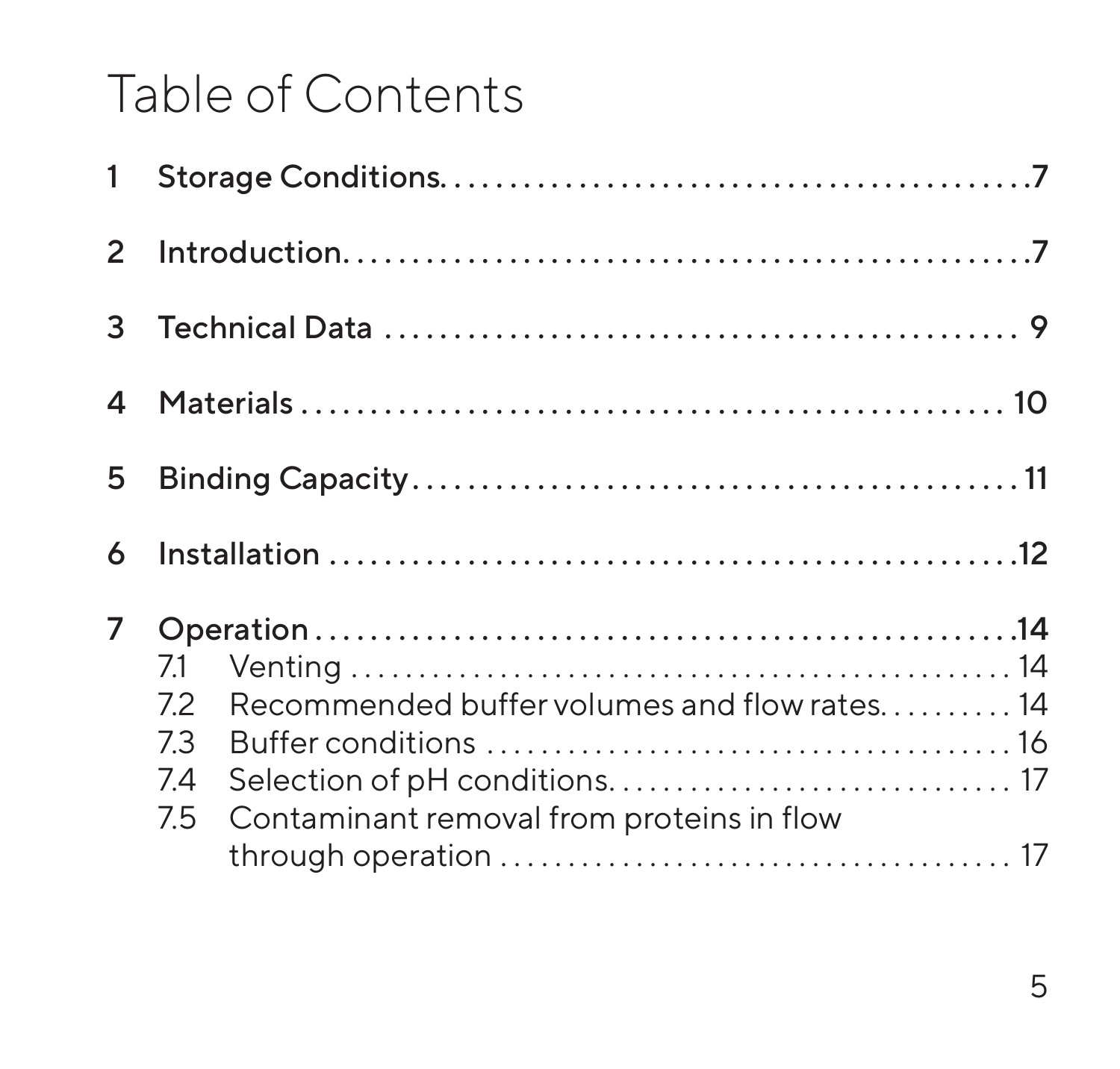| 7.6  | Sample preparation and equilibration  18       |  |
|------|------------------------------------------------|--|
| 77   |                                                |  |
| 7.8  |                                                |  |
| 7.9  | Regeneration, cleaning and storage 20          |  |
| 7.10 |                                                |  |
| 7.11 | Operation with peristaltic pump or LC system22 |  |
|      |                                                |  |
|      |                                                |  |
|      |                                                |  |
|      |                                                |  |
|      |                                                |  |
|      |                                                |  |
|      |                                                |  |
|      |                                                |  |
|      |                                                |  |
|      |                                                |  |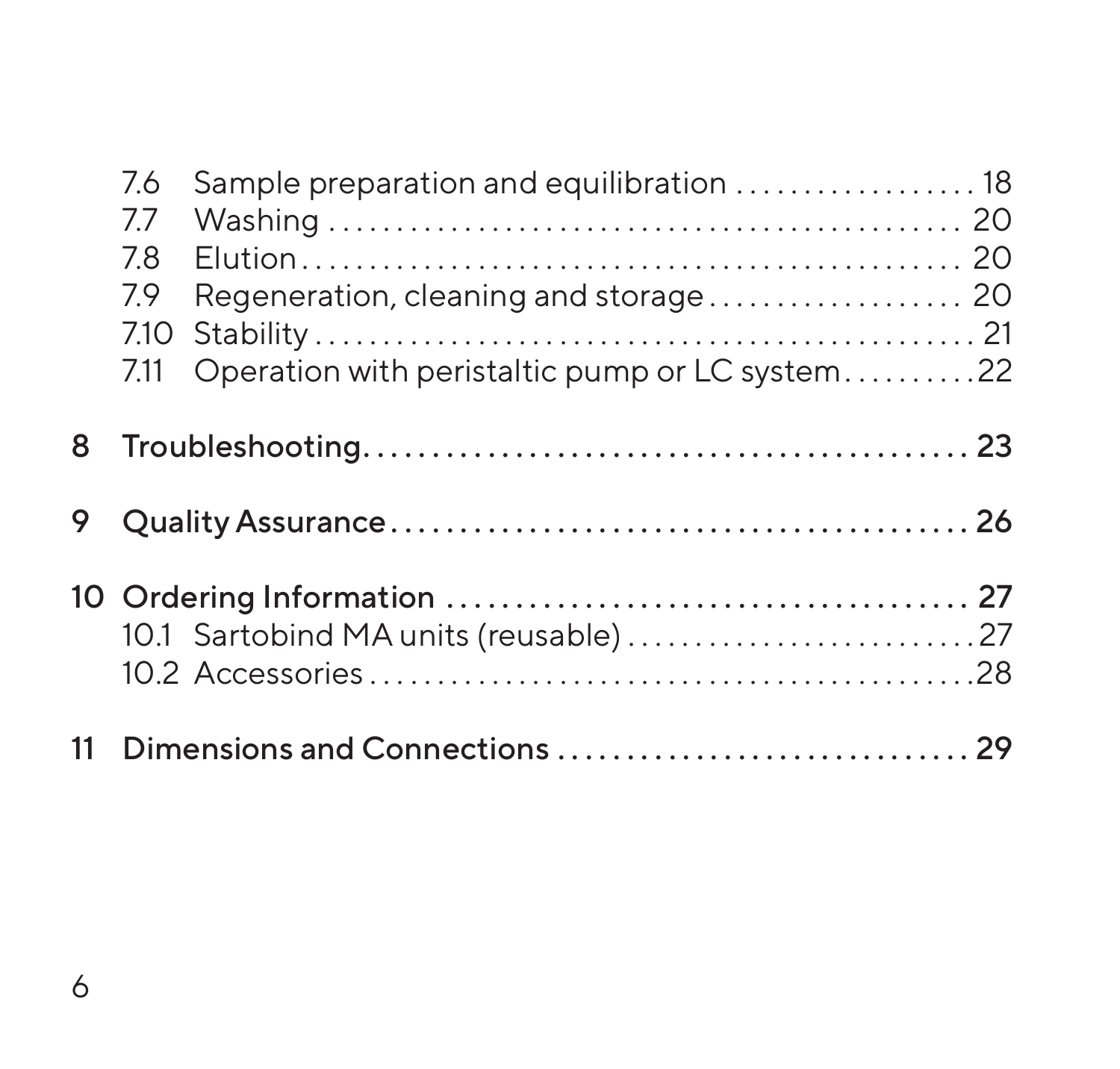# <span id="page-6-0"></span>1 Storage Conditions

Sartobind MA units should be stored clean, dry and away from direct sunlight in the box at room temperature.

### 2 Introduction

Traditional chromatography uses porous particles packed into columns. As liquid flows through the column and around the beads, bio-molecules in the liquid diffuse into the pores of the beads to binding sites on the inner surface of the pores. The limiting factor in low pressure column chromatography is the time required for the molecules to diffuse into and out of the pores. The various steps of equilibration, loading, washing, elution and regeneration can take hours.

Sartobind membranes are made from regenerated and stabilized cellulose. The stabilization and cross-linking generate high chemical stability. Conventional ion exchange ligands are covalently attached to the macroporous membrane support.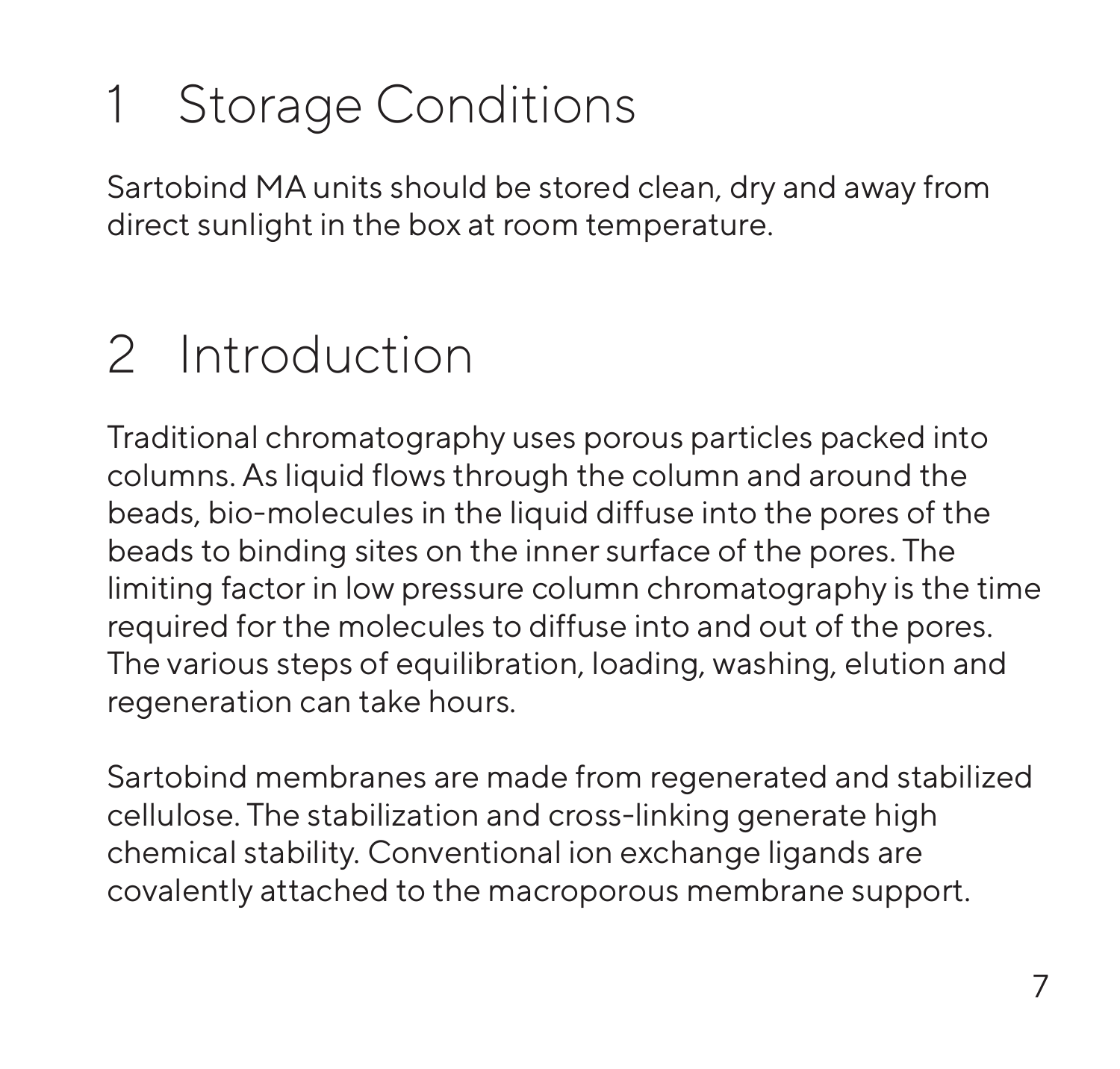The membrane layers form chromatographic bed between 3 and 15 layers which is incorporated into housings.

Pressure forces the liquid through the pores of the membrane, bringing target substances to direct contact with the binding sites. This direct convection to the binding sites minimizes diffusion limitation of mass transfer and increases the speed of operation to 10–30 fold compared to traditional column chromatography.

The Luer Lock connectors on top and bottom allow you to run the units with a syringe and a prefilter or to connect several units to each other to get a larger bed volume or to run units with different chemistries.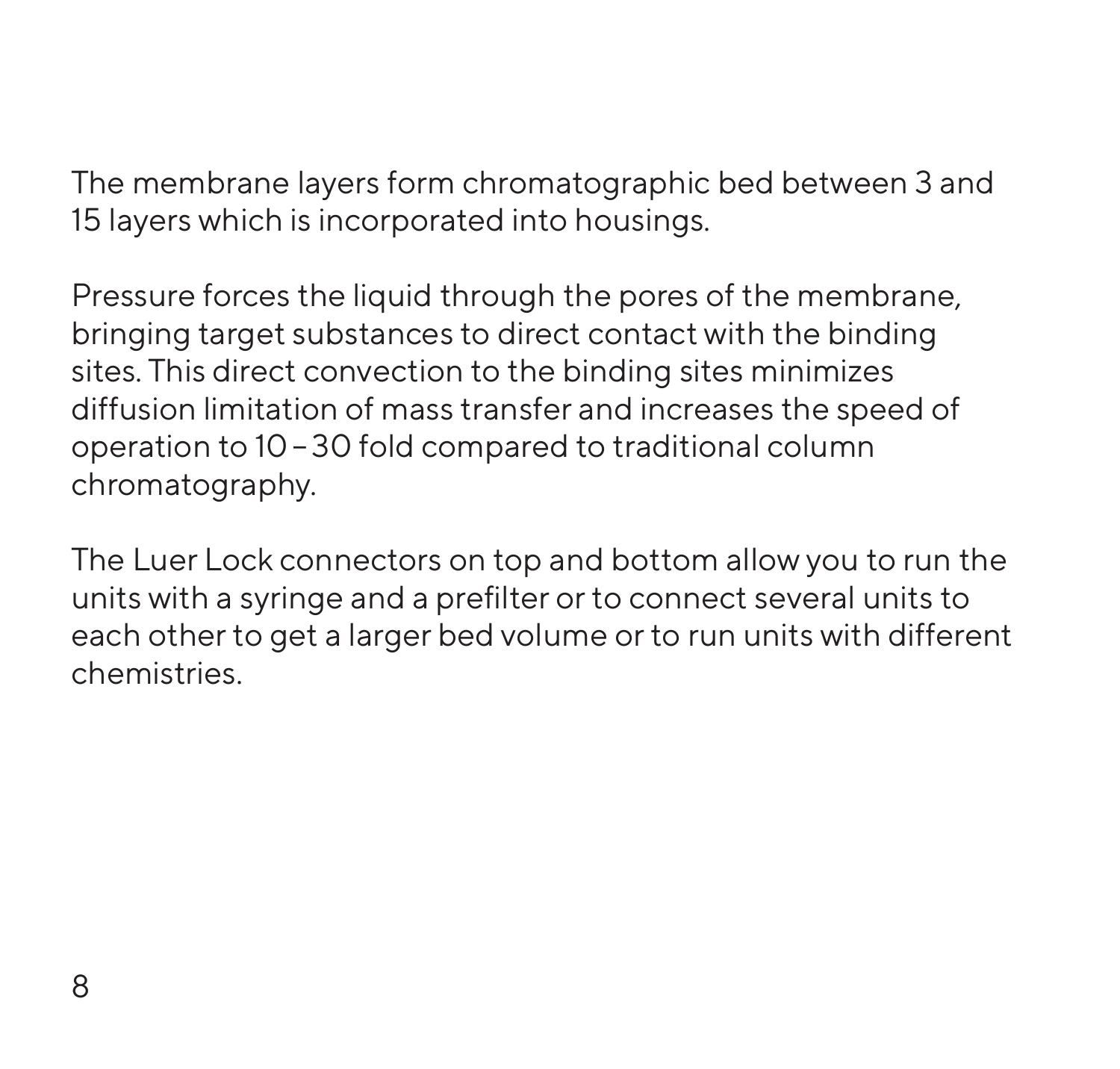# <span id="page-8-0"></span>3 Technical Data

|                                                           | <b>MA15</b>                           | MA 75                    | <b>MA100</b> |
|-----------------------------------------------------------|---------------------------------------|--------------------------|--------------|
| Membrane Area [cm <sup>2</sup> ]                          | 15                                    | 75                       | 100          |
| Number of layers                                          | 3                                     | 15                       | 5            |
| Bed height [mm]                                           | 0.8                                   | 4.0                      | 1.4          |
| Membrane volume [mL]                                      | 0.41                                  | 2.1                      | 2.8          |
| Membrane diameter [mm]                                    | 25                                    | 25                       | 50           |
| Typical dynamic binding capacity<br>10% for Q [mg/unit]*  | 12                                    | 60                       | 80           |
| Typical dynamic binding capacity<br>10% for S [mg/unit]*  | 10.5                                  | 52.5                     | 70           |
| Typical dynamic binding capacity<br>10% for D [mg/unit]** |                                       | 60                       |              |
| Ligand density $[{\mu}eq/cm^2]$                           | $2-5$ (Q, S), $2-4$ (D) <sup>**</sup> |                          |              |
| Maximum pressure at 20°C                                  |                                       | 6 bar   0.6 MPa   87 psi |              |

\* See also [chapter "5 Binding Capacity", page 11](#page-10-1).

\*\* D type is available as MA 75 only.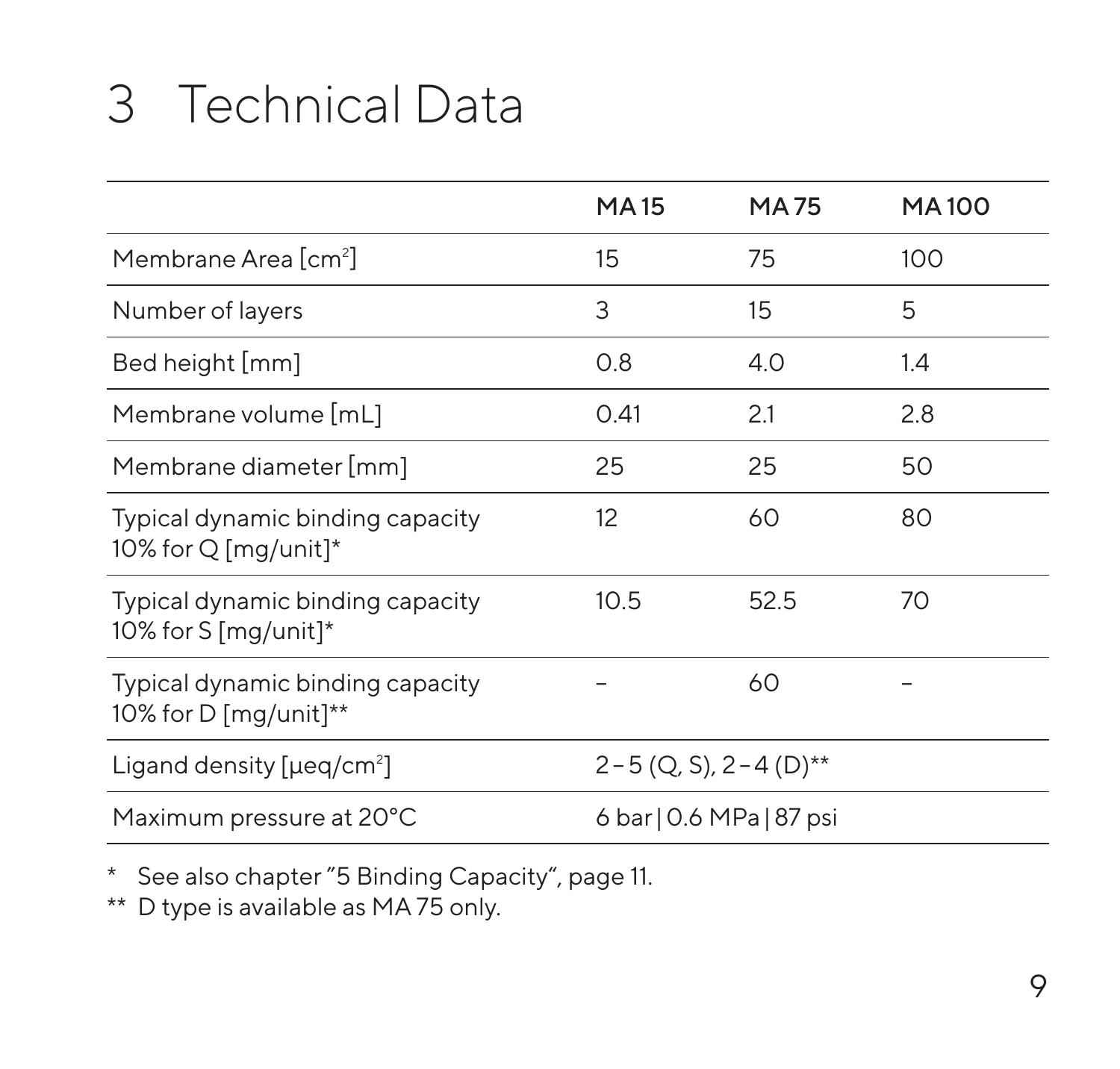### <span id="page-9-0"></span>4 Materials

#### Housing and basic membrane

| Housing MA 15, 75, 100         | Polypropylene                                                                                   |  |
|--------------------------------|-------------------------------------------------------------------------------------------------|--|
| Membrane matrix                | Stabilized reinforced cellulose                                                                 |  |
| Nominal pore size              | $>$ 3 $\mu$ m                                                                                   |  |
| Membrane ligands               |                                                                                                 |  |
| Strong basic anion exchanger   | Quaternary ammonium (Q)<br>$R$ -CH <sub>2</sub> -N <sup>+</sup> (CH <sub>2</sub> ) <sub>2</sub> |  |
| Strong acidic cation exchanger | Sulfonic acid (S)<br>$R$ -CH <sub>3</sub> -SO <sub>3</sub>                                      |  |
| Weak basic anion exchanger     | Diethylamine (D)<br>$R$ -CH <sub>2</sub> -N(C <sub>2</sub> H <sub>5</sub> ) <sub>2</sub>        |  |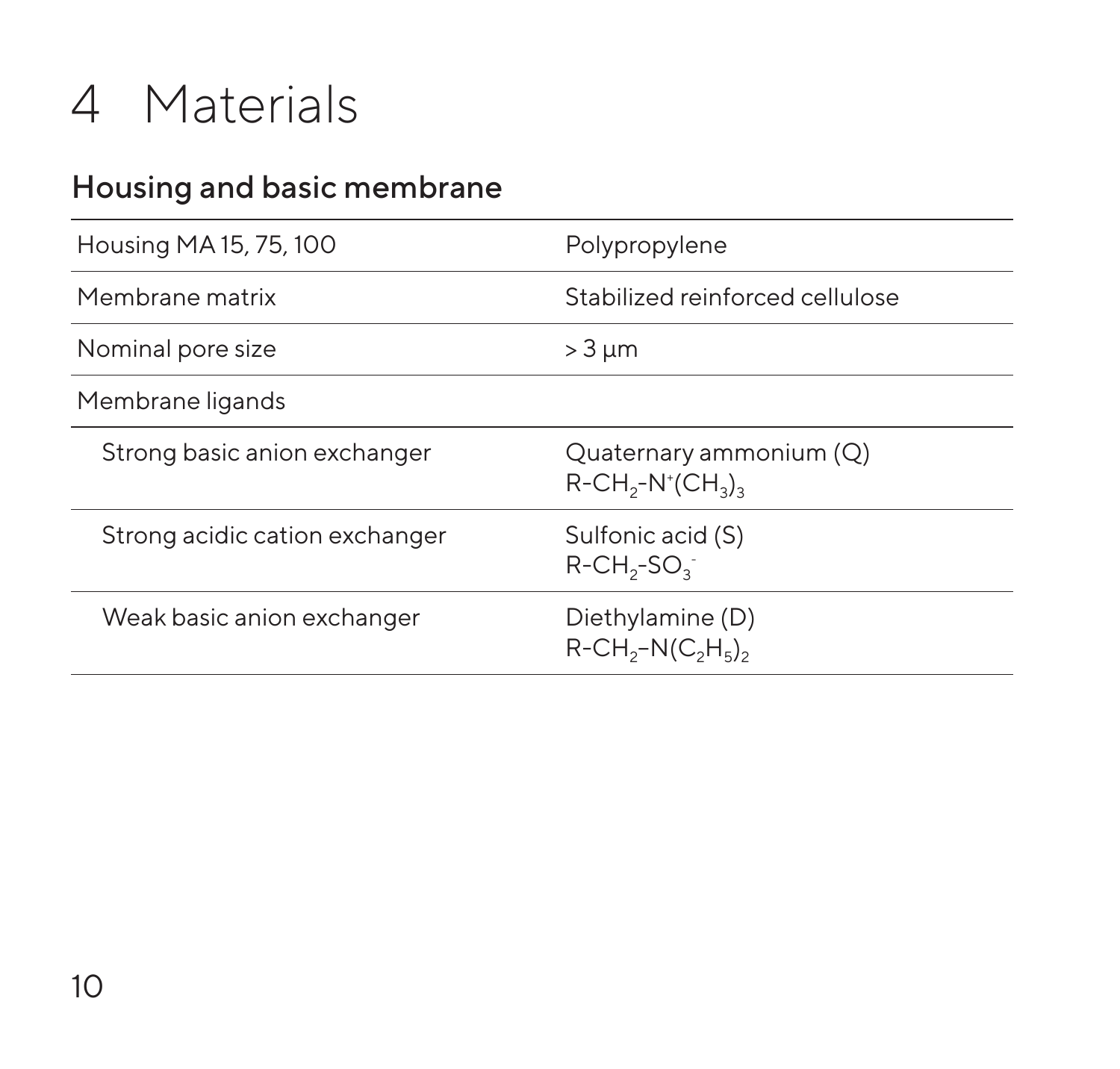# <span id="page-10-1"></span><span id="page-10-0"></span>5 Binding Capacity

Data are based on dynamic binding capacity measurements 10% using MA15 run at 10 mL/min.

| Membrane     | Typical dynamic binding<br>capacity 10% [mg/cm <sup>2</sup> ] | Reference protein<br>and buffer                           |
|--------------|---------------------------------------------------------------|-----------------------------------------------------------|
|              | 0.8                                                           | BSA (bovine serum albumin)<br>in 20 mM Tris   HCl, pH 7.5 |
| <sup>S</sup> | O 7                                                           | Lysozyme in 10 mM potassium<br>phosphate, pH7.0           |
|              | O 8                                                           | BSA (bovine serum albumin)<br>in 20 mM Bis Tris, pH 6.0   |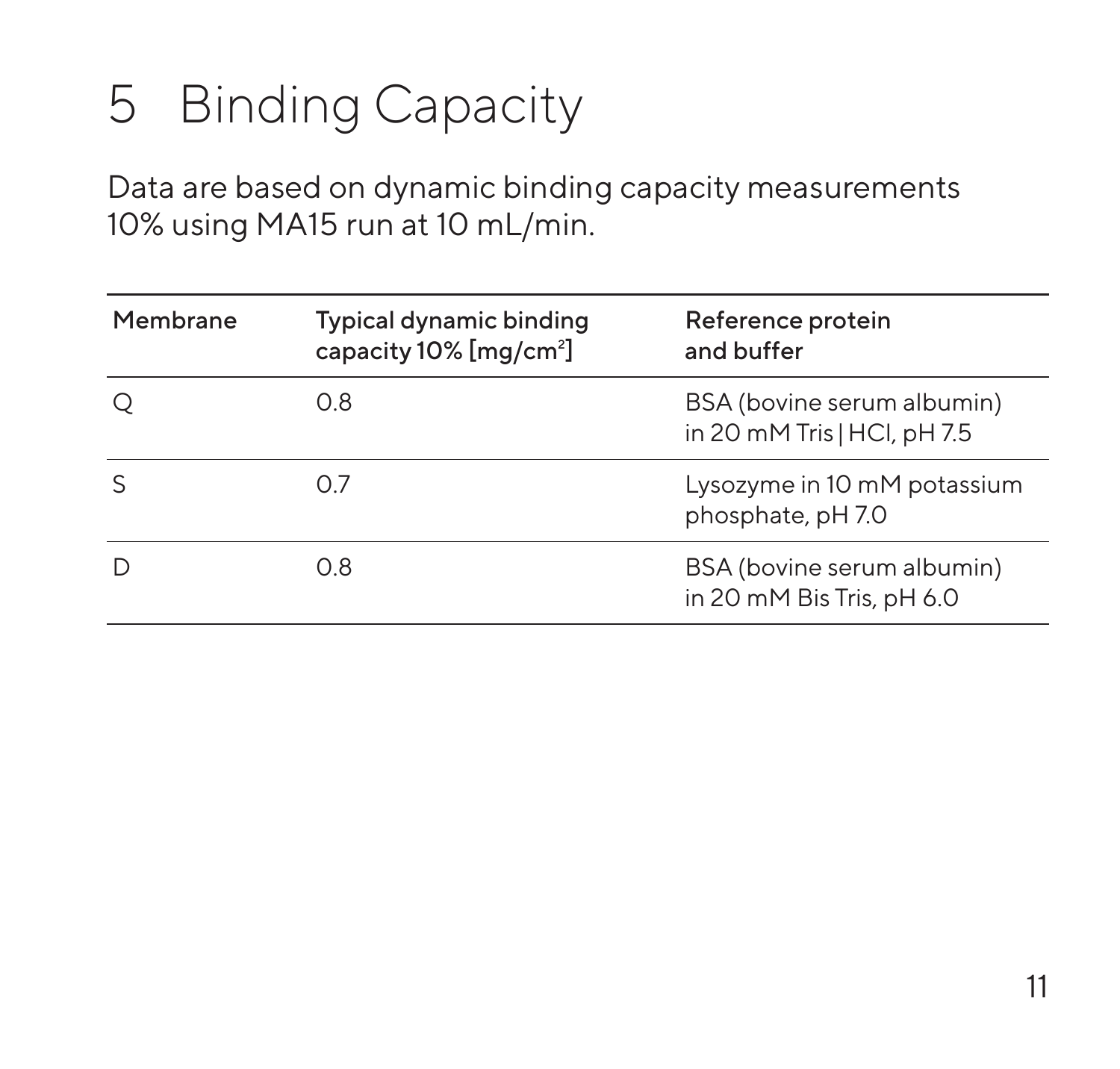# <span id="page-11-0"></span>6 Installation

The contents of the packages are described in [chapter 10.1,](#page-26-1)  [page 27.](#page-26-1)

The Sartobind Membrane Adsorber (MA) units are ready-to-use devices and can be used out of the box. They can be operated with a syringe (chapter 7.1 to 7.8, [page 14](#page-13-1)), peristaltic pump or liquid chromatography (LC) system (follow [chapter 7.11,](#page-21-1)  [page 22,](#page-21-1) first).

The unit should be installed in an upright position in the process flow. The female Luer connector is the inlet and the male Luer connection is the outlet of the unit. The flow is guided from top through the 3 to 15 membrane layer to the outlet. The units can also be connected in series to increase the binding capacity.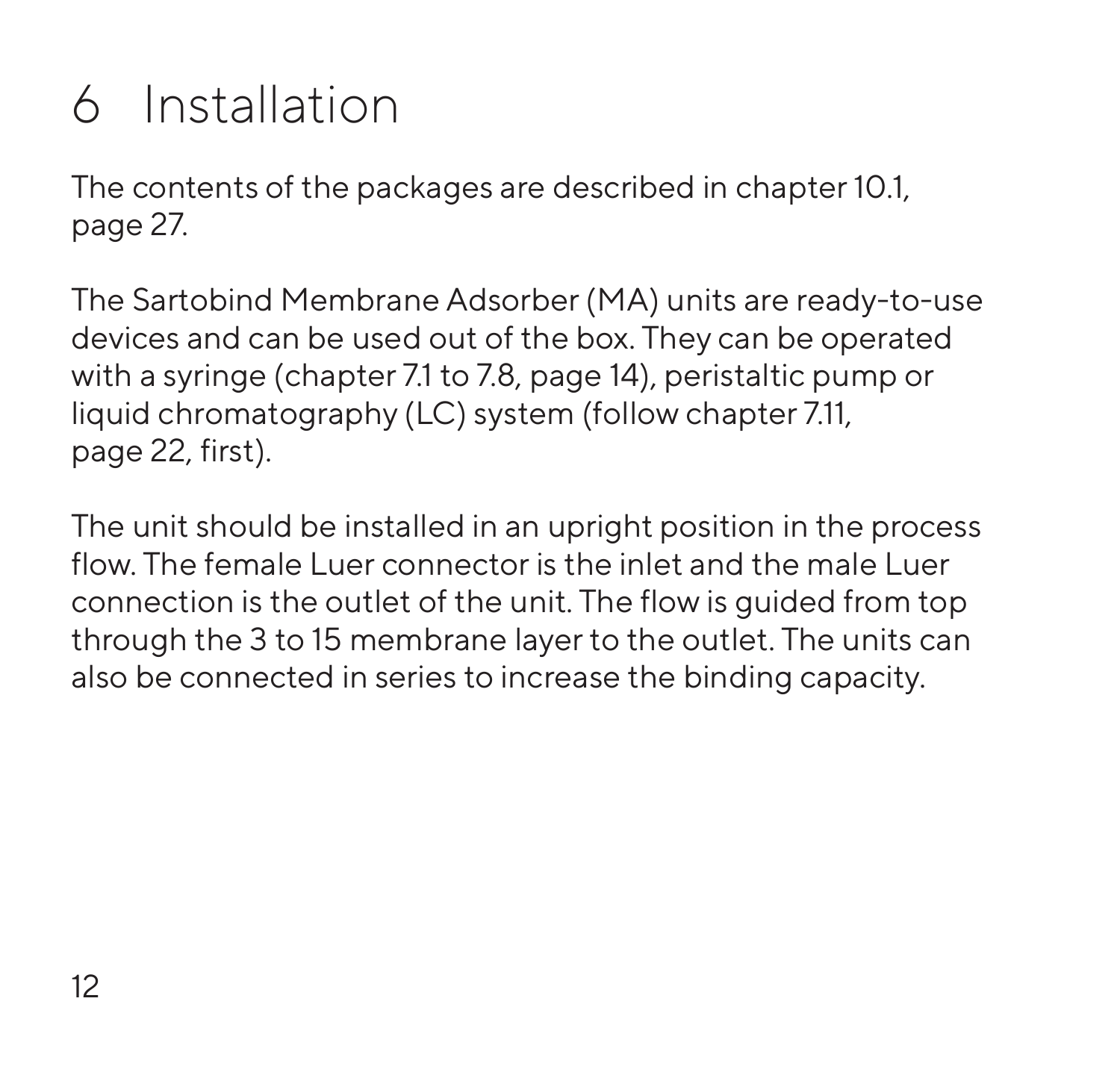

Fig. 1: Flow direction of buffer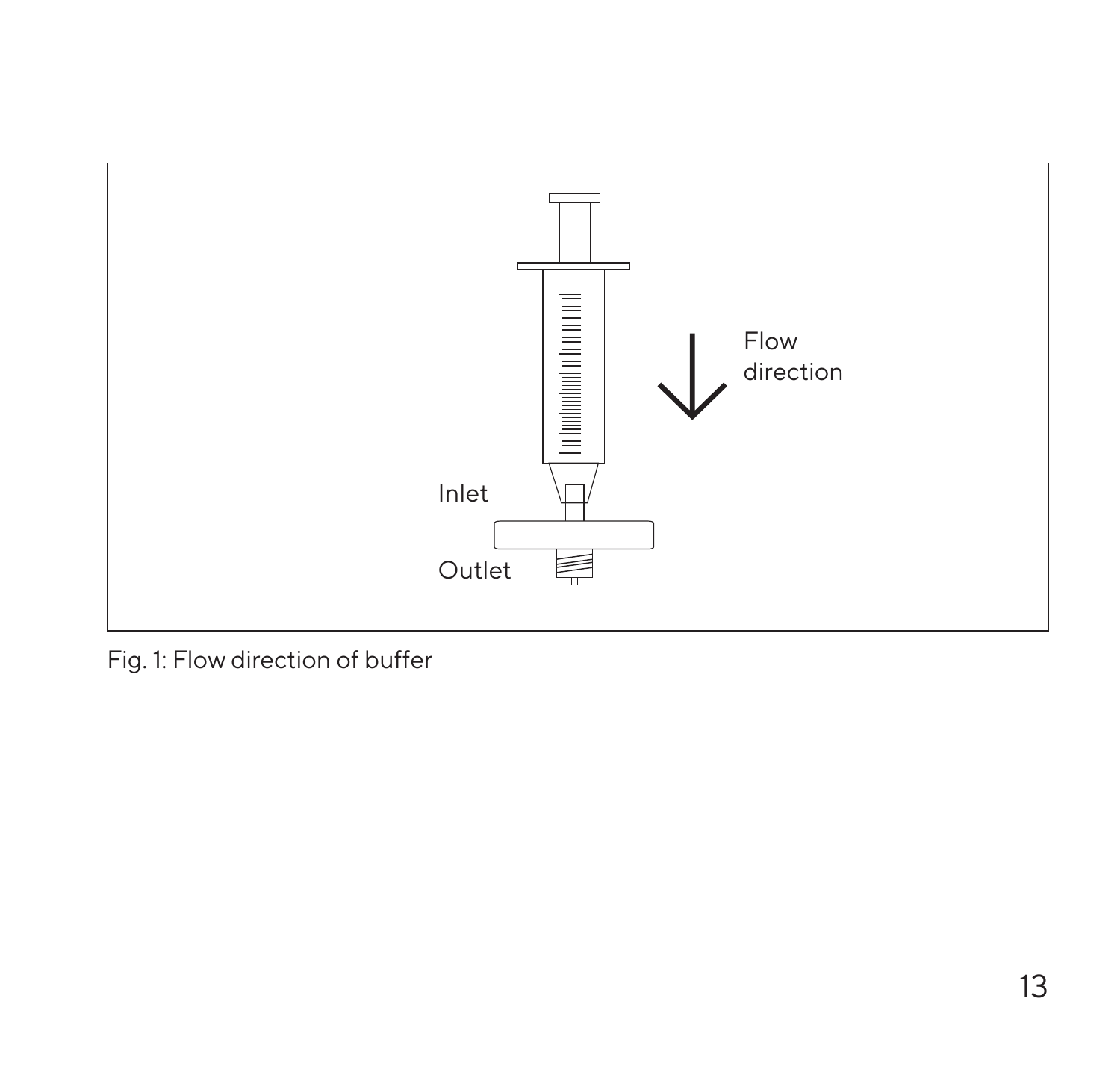# <span id="page-13-0"></span>7 Operation

#### <span id="page-13-1"></span>7.1 Venting

It is important to remove air from the unit completely.

Fill a 10–20 mL Luer syringe with equilibration buffer and connect to Luer female inlet, then hold unit upright (outlet is up) and expel air until the first fluid is seen at the outlet. If you still detect any air in the filled unit, close it at the outlet with enclosed cap, flip the syringe and the MA so that the syringe is on top and the unit is on the bottom, hold the syringe up and move the plunger a few strokes up and down that air bubbles can ascend into the syringe. Very small air bubbles observed directly below the inlet do not disturb separations. The unit will function normally as long as the small air bubbles remain outside of the membrane bed.

7.2 Recommended buffer volumes and flow rates Membranes are dried from glycerol to avoid shrinking. For pre-washing with e.g. equilibration buffer or 1 M NaCl the following flushing volumes are recommended. The range of the recommended flow rate is 5–30 membrane volumes per minute.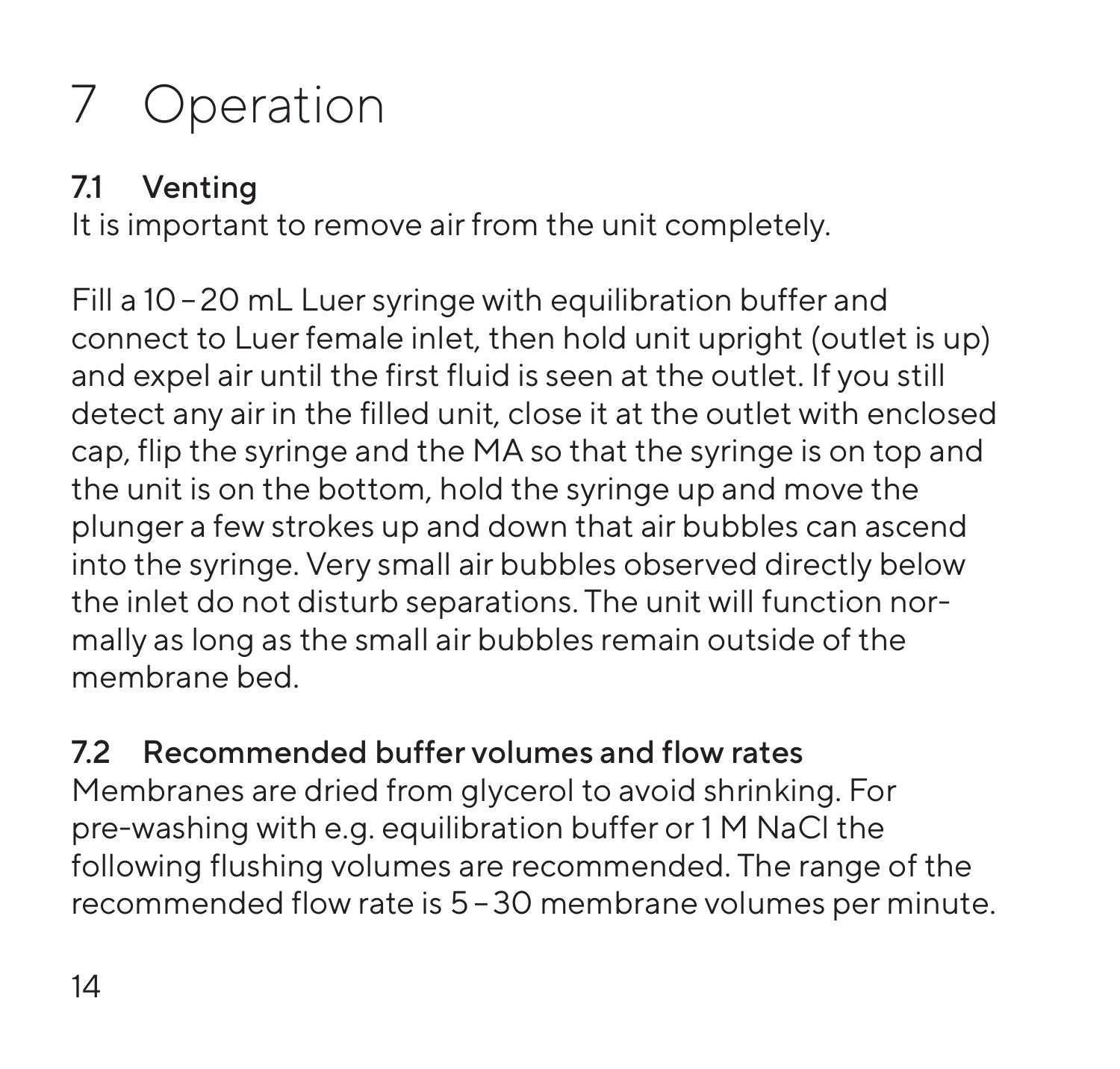| <b>MA15</b> | <b>MA75</b> | <b>MA100</b> |
|-------------|-------------|--------------|
| 10          | 15          | 20           |
| $10 - 20$   | $10 - 20$   | $10 - 20$    |
| $5 - 20$    | $5 - 20$    | $5 - 20$     |
| $5 - 10$    | $10 - 20$   | $10 - 20$    |
|             |             |              |

Tab. 1: Buffer consumption of Sartobind MA units [mL]

Tab. 2: Flow rate recommendation (5–30 membrane volumes/min)

|                                   | <b>MA15</b> | <b>MA75</b> | MA100     |
|-----------------------------------|-------------|-------------|-----------|
| Recommended<br>flow rate [mL/min] | 2-12        | $10 - 63$   | $14 - 84$ |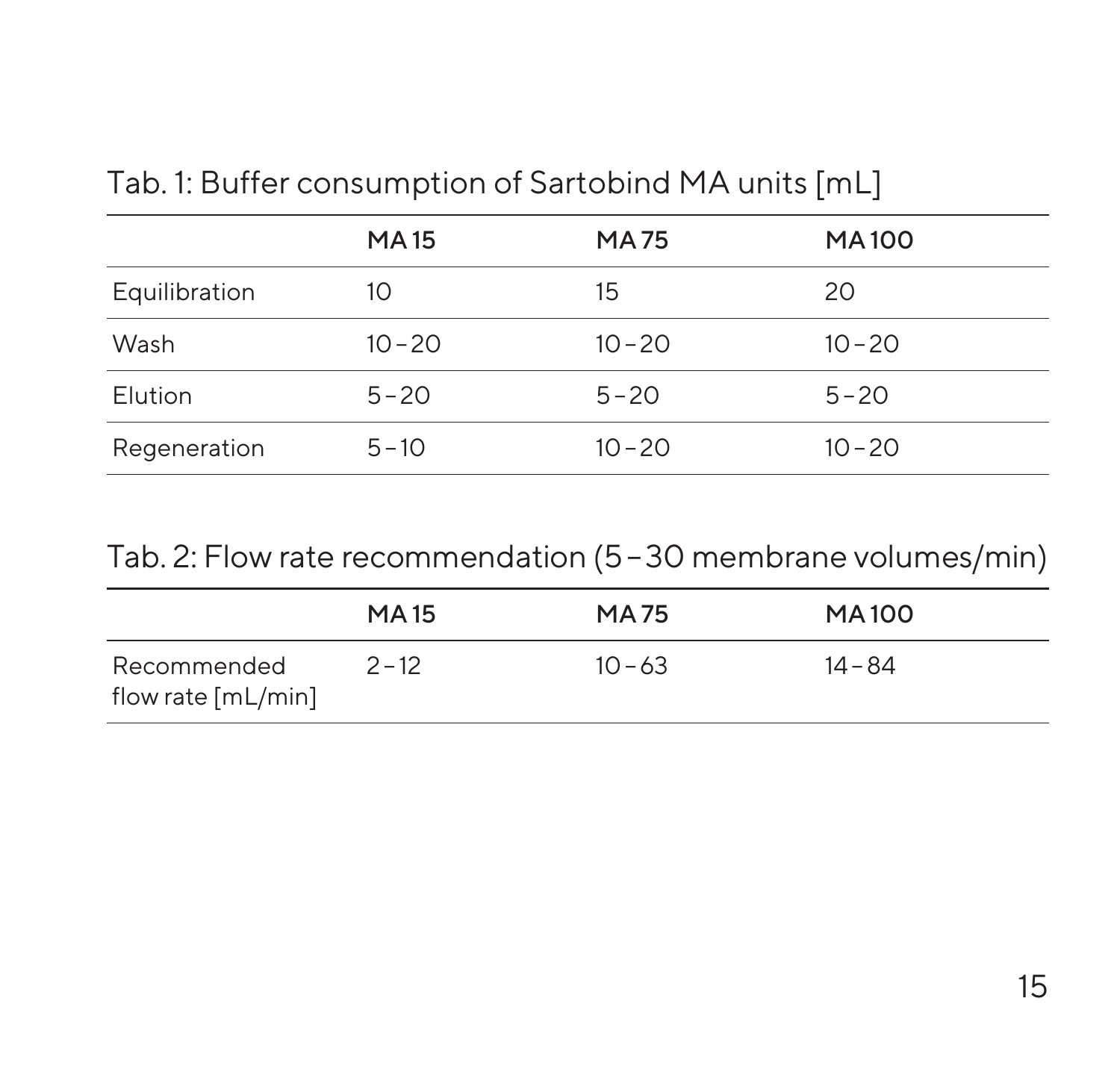#### <span id="page-15-0"></span>7.3 Buffer conditions

In the majority of applications an equilibration buffer concentration of 10 mM provides sufficient buffering capacity and prevents the protein of interest from precipitation. The ionic strength should be kept as low as possible to avoid reduction of binding capacity. The buffer should have a pKa within 0.5 pH units of the pH used. It should be filtered with 0.2 µm filters before use and the quality of water and chemicals should be of high purity.

 $\triangle$  Do not apply pure water through the units as it may lead to a reversible swelling and decrease of the flow rate of the membrane. The buffering ion should carry the same charge as the ion exchange ligand.

| Binding equilibration buffer examples |                                         |  |
|---------------------------------------|-----------------------------------------|--|
| To bind BSA on Sartobind Q            | 20 mM Tris   HCI pH 7.5                 |  |
| To bind BSA on Sartobind D            | 20 mM Bis Tris pH 6.0                   |  |
| To bind lysozyme on Sartobind S       | 10 mM Potassium phosphate buffer pH 7.0 |  |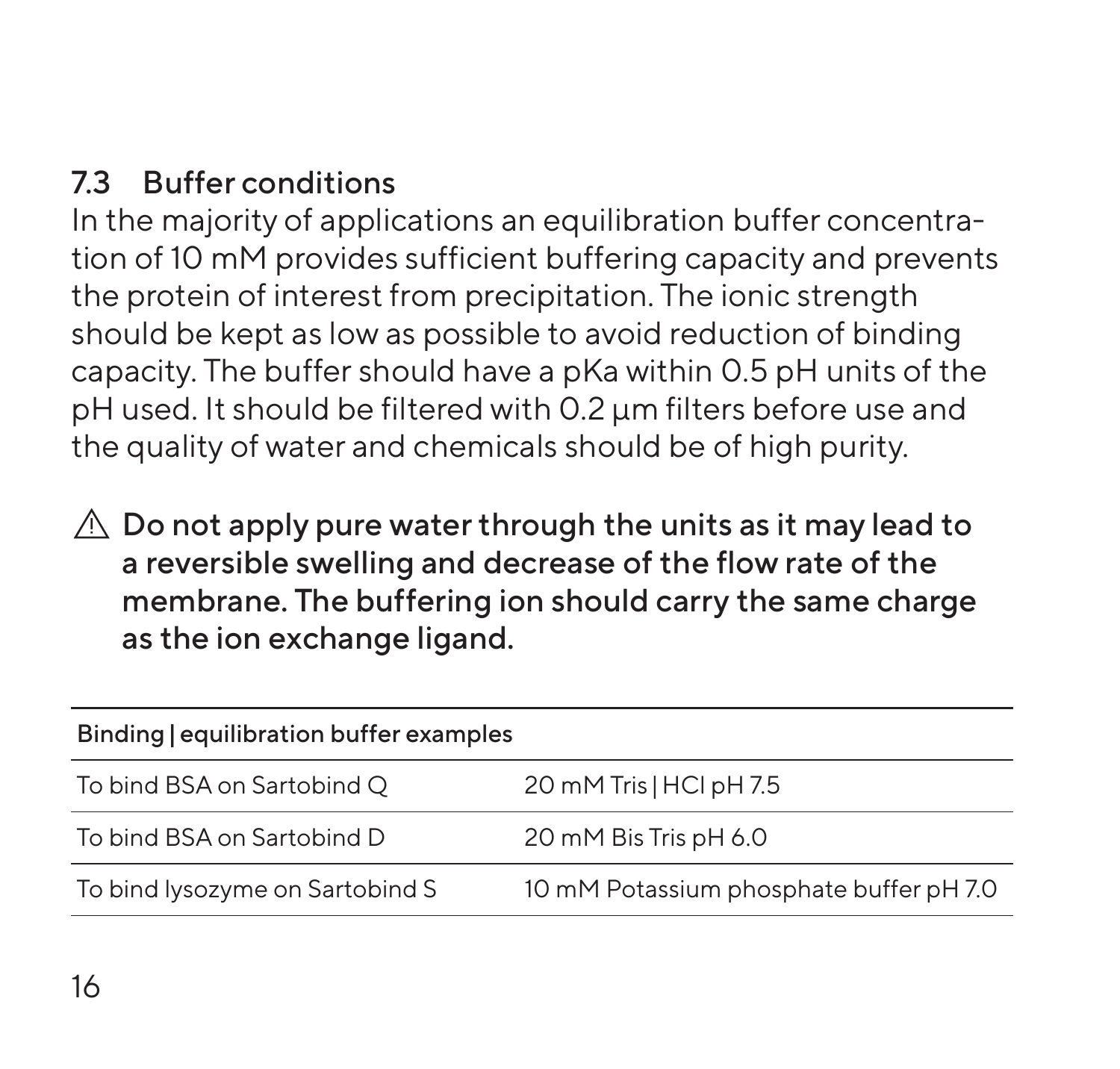#### <span id="page-16-0"></span>7.4 Selection of pH conditions

In ion exchange chromatography a charged molecule is bound to oppositely charged groups attached to the insoluble matrix. This binding is reversible by application of salt ions to the elution buffer. The pH value at which a biomolecule has no net charge is the isoelectric point (pI). In buffers below the pI (at least 1 pH unit), a protein, for example, carries a positive net charge and will bind to a cation exchanger (Sartobind S). In buffers above its pI (at least 1 pH unit), it will bind to an anion exchanger (Sartobind Q or D).

#### 7.5 Contaminant removal from proteins in flow through operation

For contaminant removal from proteins such as monoclonal antibodies, pH conditions in the range of pH 6 to 8 are used in order to bind highly negatively charged DNA, endotoxins, contaminating proteins, some host cell proteins and viruses. The product of interest, the monoclonal antibody with pI of 8–9.5 for example, will not bind and pass through Sartobind Q or D.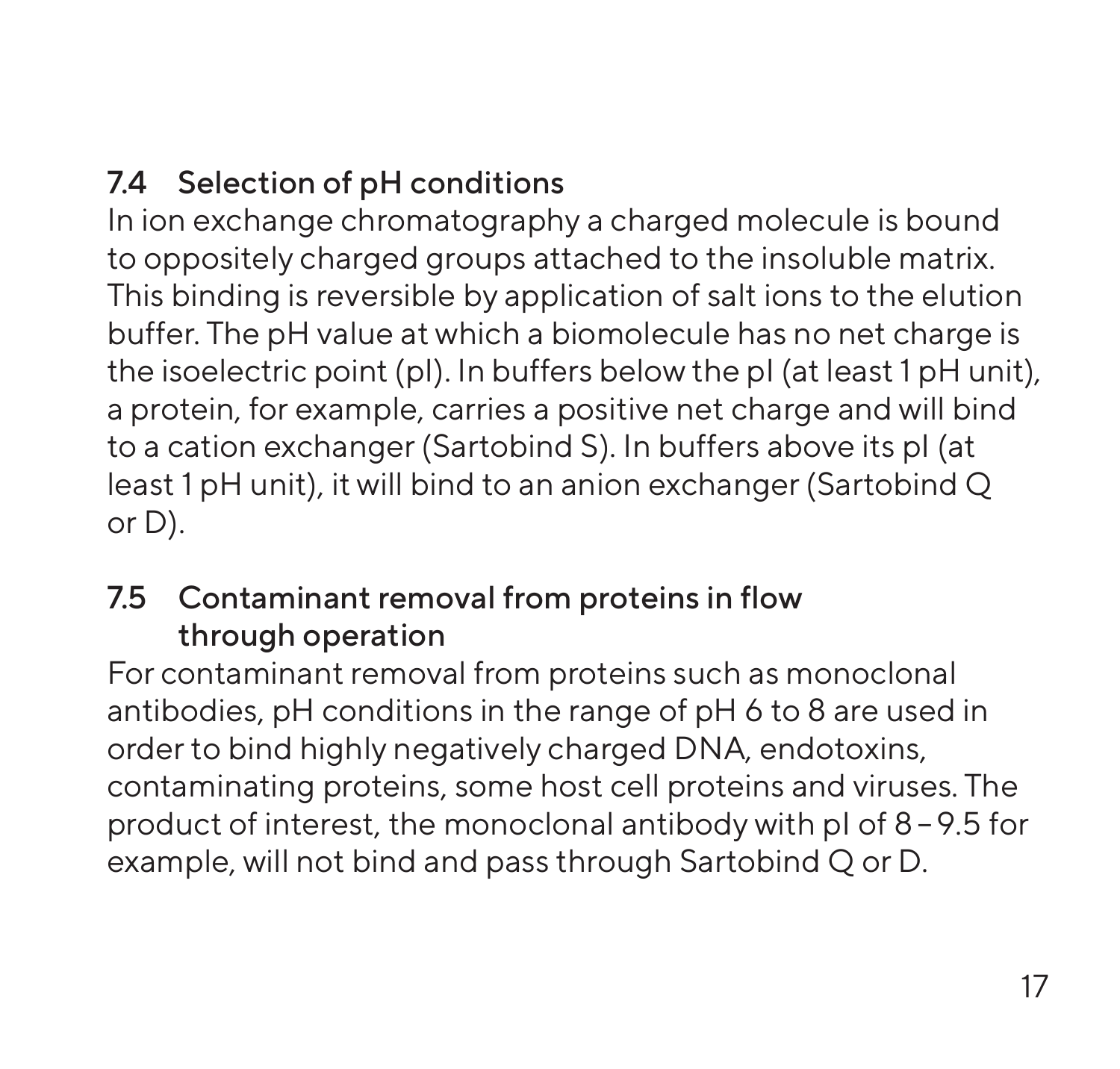<span id="page-17-0"></span>To remove contaminating proteins and aggregates with Sartobind S in flow through mode, process impurities have to be charged positively to bind while the target protein stays negative. At the pH of the buffer above the pl, the protein product flows through without binding.

#### 7.6 Sample preparation and equilibration

The sample should be adjusted to the starting buffer and be prefiltered through a 0.2 µm membrane filter (not included). For small volumes in the mL range use a Minisart® with Luer outlet (order no. 16534-K).

The Minisart® shall be coupled directly to inlet of the MA unit during use as shown in Fig. 2 to avoid clogging of the adsorber. This is recommended also for usage of MA units with LC systems.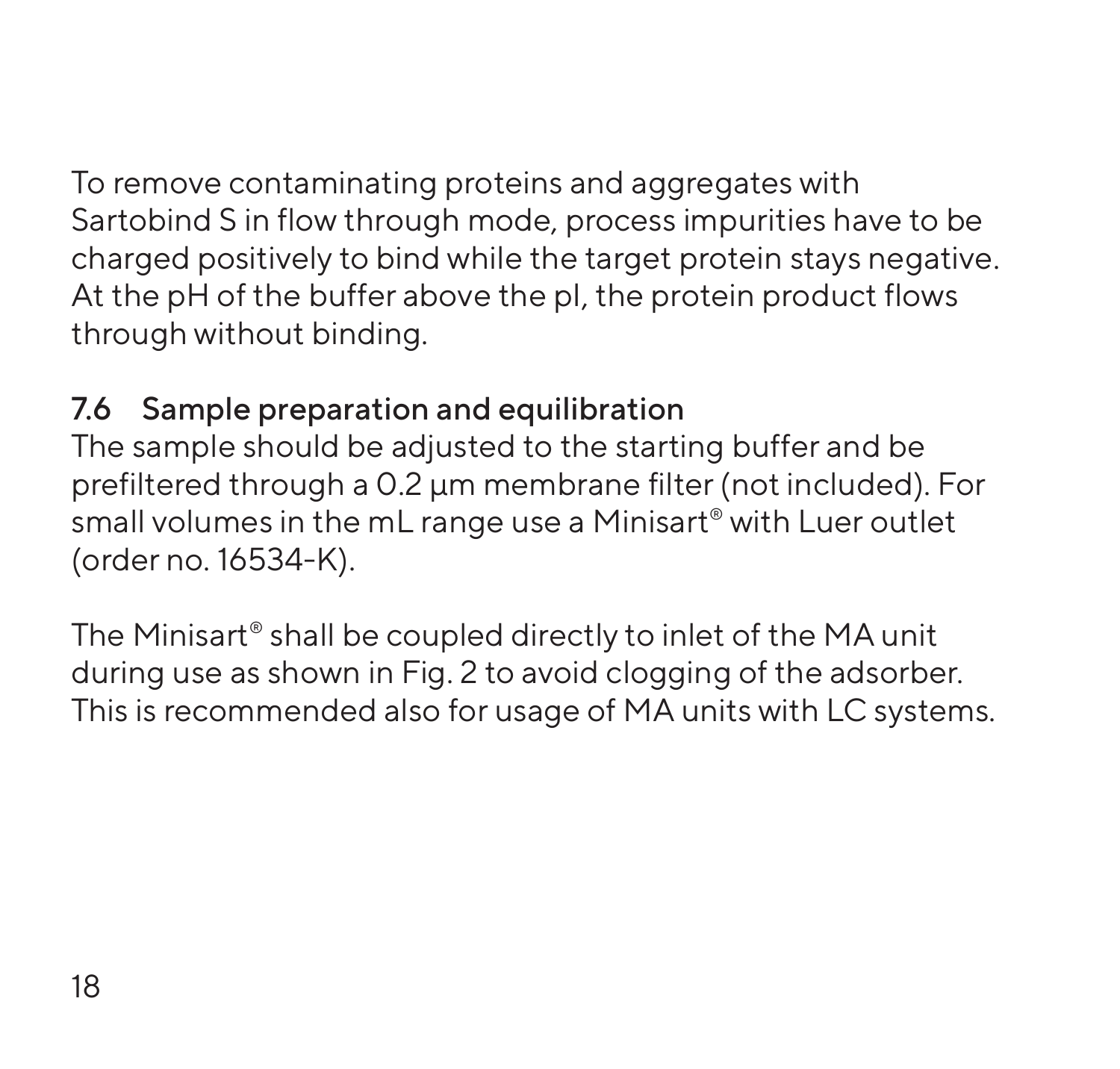

Fig. 2: Inline filtration with a Minisart® coupled to the inlet of Sartobind MA unit

 Unfiltered feed will block the Membrane Adsorber and lead to capacity loss and increased back pressure. We recommend inline filtering during operation. With increase of pressure replace filter and restart.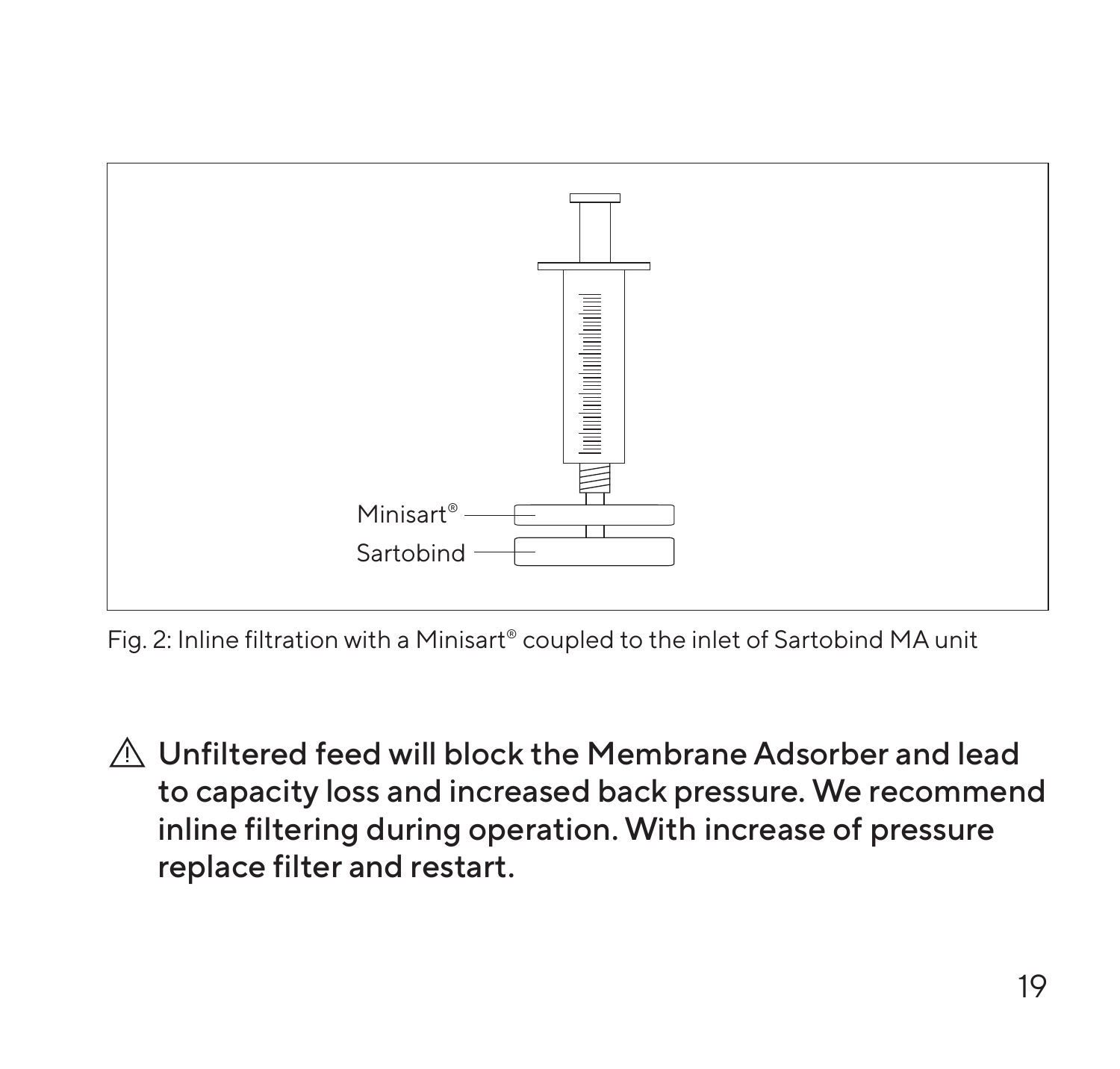#### <span id="page-19-0"></span>7.7 Washing

When using MA units in bind and elute mode, wash with equilibration buffer (see Tab. 1 and 2) after the sample has been loaded.

#### 7.8 Elution

Elute the target protein with elution buffer (Tab. 1 and 2), with increased salt concentration or shifted pH.

| Elution buffer examples            |                            |  |
|------------------------------------|----------------------------|--|
| To elute BSA from Sartobind O or D | 1 M NaCl in binding buffer |  |
| To elute lysozyme from Sartobind S | 1 M NaCl in binding buffer |  |

#### 7.9 Regeneration, cleaning and storage

After elution, wash the unit with equilibration buffer. If necessary, use 1 N NaOH, 1 N HCl or 70% ethanol for 1 hour and store in 20% ethanol in equilibration buffer. Do not store units in water. The MA 15, 75 or 100 can be cleaned in place directly after unpacking with 1 N NaOH, 1 hour at 20°C.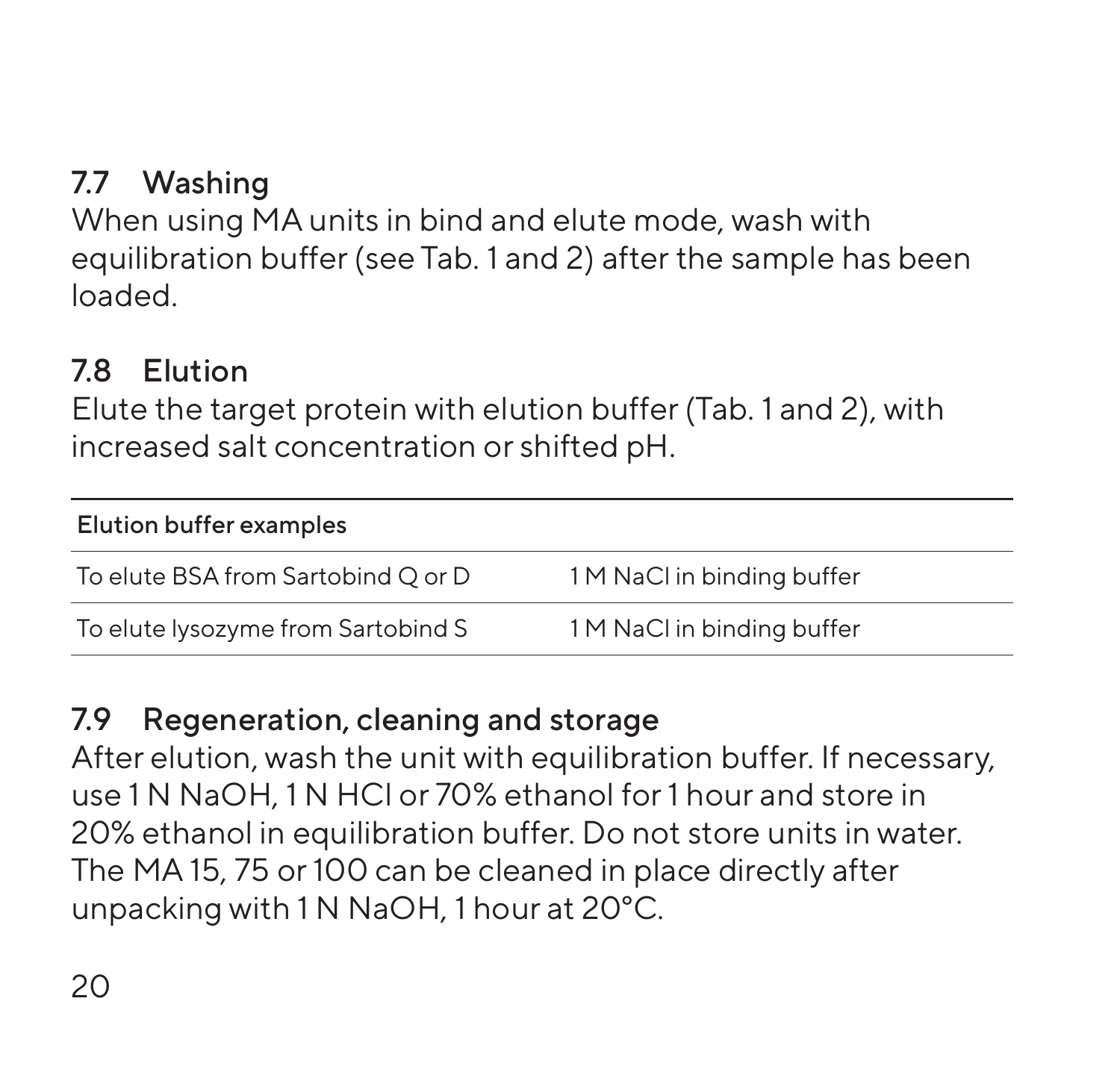#### <span id="page-20-0"></span>Example for cleaning of a Sartobind MA 75, bed volume 2.1 mL

- 1. 1 N NaOH at the flow rate of 1 bed volume (BV)/min at 20°C for 1 h (in total ~130 mL)
- 2. 10 BV (~20 mL) 1 M NaCl
- 3. 10 BV (~20 mL) equilibration buffer

#### 7.10 Stability

The MA 15, 75 and 100 units are stable against all commonly used buffers in chromatography, e.g. 8 M urea, 8 M guanidine hydrochloride, ethanol and acetone. They can be sanitized after prewashing with 1 N NaOH, 1 hour at room temperature (20°C). Do not use oxidizing agents such as hypochlorite or  $H_2O_2$ .

#### pH Stability

| Short term <sup>*</sup> | $2 - 14$ | $3 - 14$ | $2 - 14$ |  |
|-------------------------|----------|----------|----------|--|
| Long term**             | $2 - 12$ | $4 - 13$ | $4 - 13$ |  |

\* Short term refers to cleaning in place and regeneration procedures during operation of units.

\*\* Long term: Storage of units e.g. overnight and longer. Preferably store units in 20% ethanol in buffer within pH limits.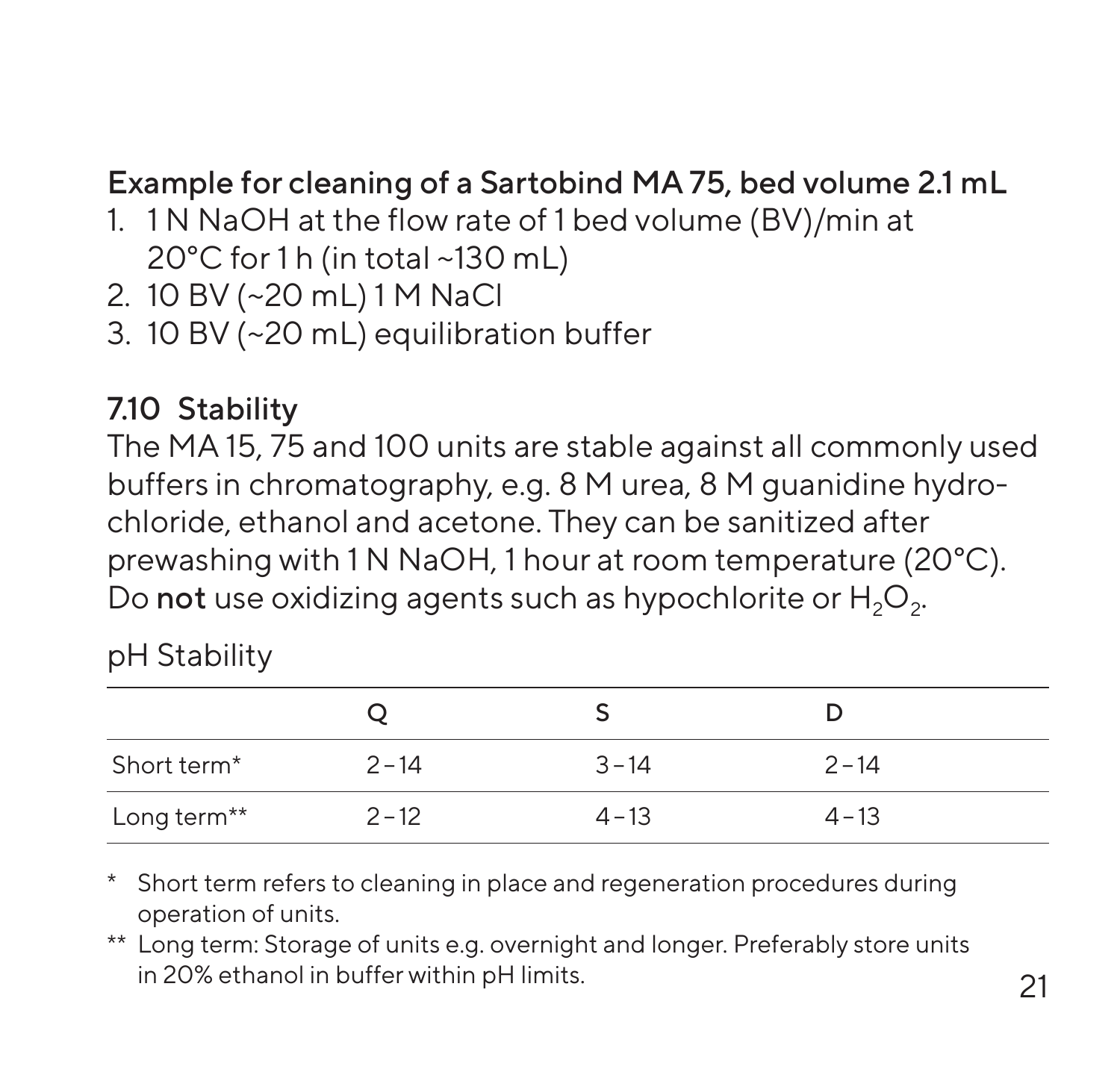#### <span id="page-21-1"></span><span id="page-21-0"></span>7.11 Operation with peristaltic pump or LC system

After the unit is filled completely with equilibration buffer, close the outlet of the MA 15, 75 or 100 and remove the syringe. Start your LC system or peristaltic pump at a low flow rate. When fluid emerges, stop the pump and connect the tubing to the inlet of the unit. Make sure that no air is introduced. Remove the cap from outlet. Run the pump until fluid emerges from the outlet of the unit and stop it. Then connect the outlet of the unit via Luer adapter to the LC detector and proceed with loading. If your system pressure is too high, refer to your LC system manual to remove any flow restrictor after the UV cell, as the system may generate a pressure above the allowed maximum pressure. As Membrane Adsorbers run typically at much higher flow rates than columns, there is no risk of bubble formation in the UV cell when removing the restrictor.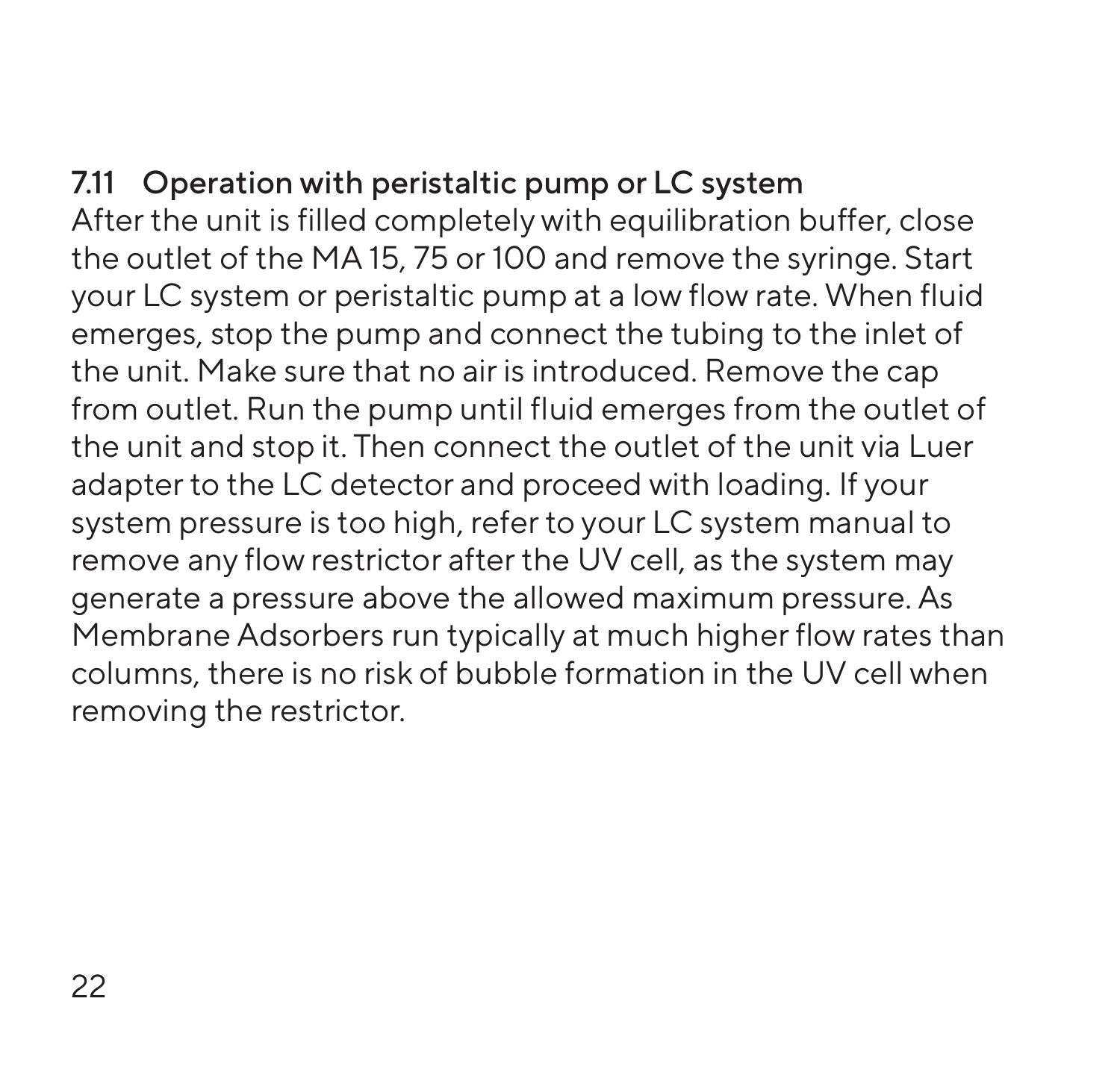# <span id="page-22-0"></span>8 Troubleshooting

| Problem                      | Possible cause                                                             | Action                                                                                                                                                                                                                                   |
|------------------------------|----------------------------------------------------------------------------|------------------------------------------------------------------------------------------------------------------------------------------------------------------------------------------------------------------------------------------|
| High back<br>pressure during | Material has not<br>been filtered.                                         | Prefilter with 0.2 µm filter before processing<br>through the unit.                                                                                                                                                                      |
| sample loading.              | Material has<br>been filtered<br>but was stored<br>before<br>purification. | Proteins can form aggregates within hours<br>or during operation. Thus we recommend to<br>prefilter inline by attaching a 0.2 µm filter in<br>front of the adsorber.<br>When you observe again pressure built up,<br>replace the filter. |
|                              | LC system<br>generates high<br>pressure.                                   | Remove restrictor after the UV cell.                                                                                                                                                                                                     |
|                              | The MA 15, 75<br>or 100 adsorber<br>is clogged.                            | Perform a regeneration cycle.                                                                                                                                                                                                            |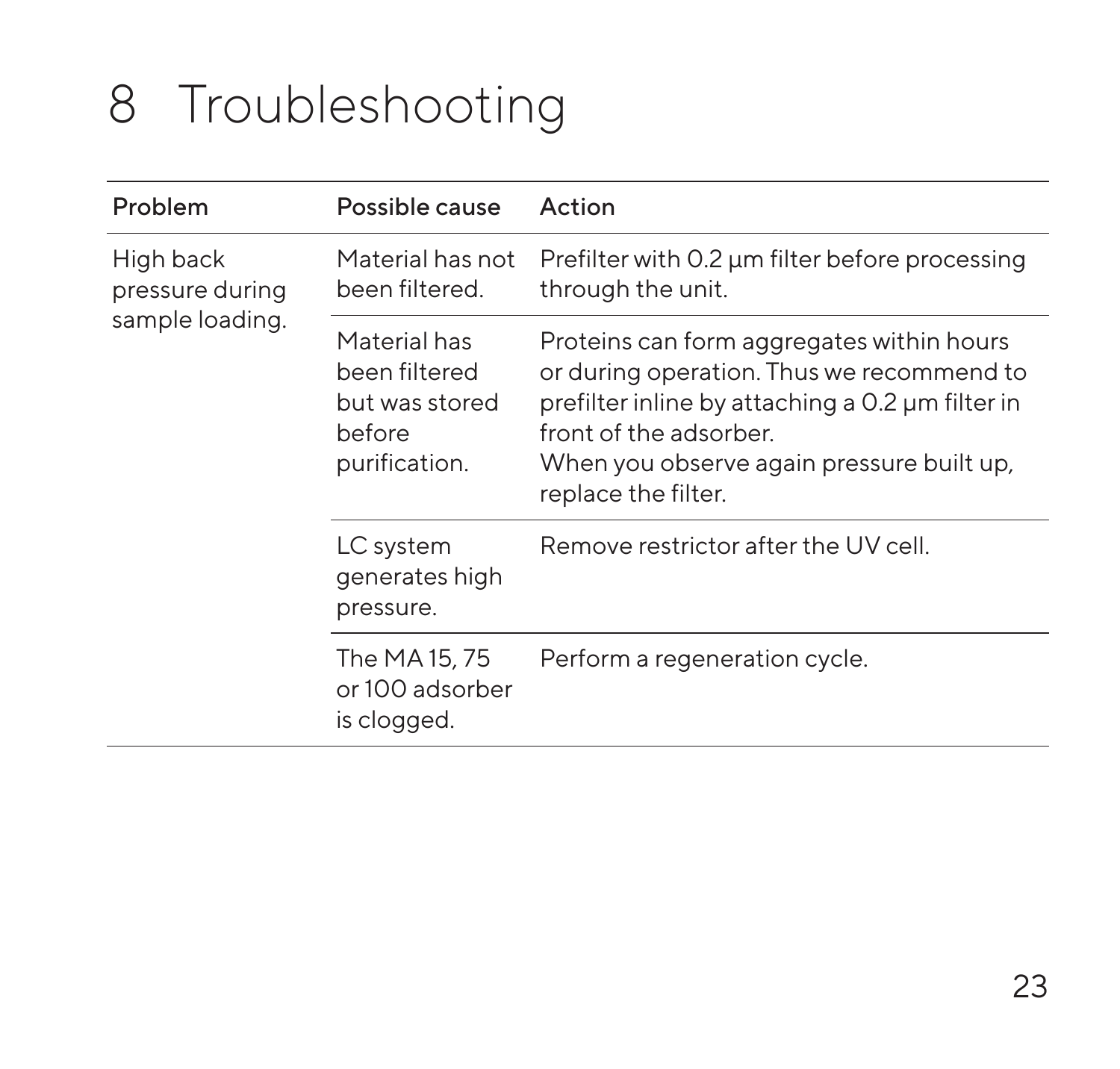| Problem                             | Possible cause                                                     | Action                                                                                                                                                                                                                                                     |
|-------------------------------------|--------------------------------------------------------------------|------------------------------------------------------------------------------------------------------------------------------------------------------------------------------------------------------------------------------------------------------------|
| Target molecule<br>is not bound.    | Conditions<br>for binding are<br>insufficient.                     | Decrease conductivity, control other process<br>parameters as type of buffer and pH.                                                                                                                                                                       |
|                                     | Proteins or<br>contaminants<br>are still bound<br>from last cycle. | Perform a regeneration cycle.                                                                                                                                                                                                                              |
| Binding capacity<br>decreases after | Improper<br>filtration                                             | Prefilter with 0.2 µm filter before processing<br>through the unit.                                                                                                                                                                                        |
| several uses.                       | Some molecule<br>species binds<br>tightly                          | The binding capacity of the unit depends on<br>the nature of sample and sample preparation,<br>prefiltration as well as proper regeneration<br>and application.<br>Tightly bound molecules may be removable<br>by specific enzymes, or use unit only once. |
|                                     | Proteins or<br>contaminants<br>are still bound<br>from last cycle  | Run a 1 M NaCl buffer step to elute tightly<br>bound proteins quantitatively. Then regener-<br>ate adsorber by loading with 1 N NaOH and<br>keep it for 1 hour at room temperature (20°C).                                                                 |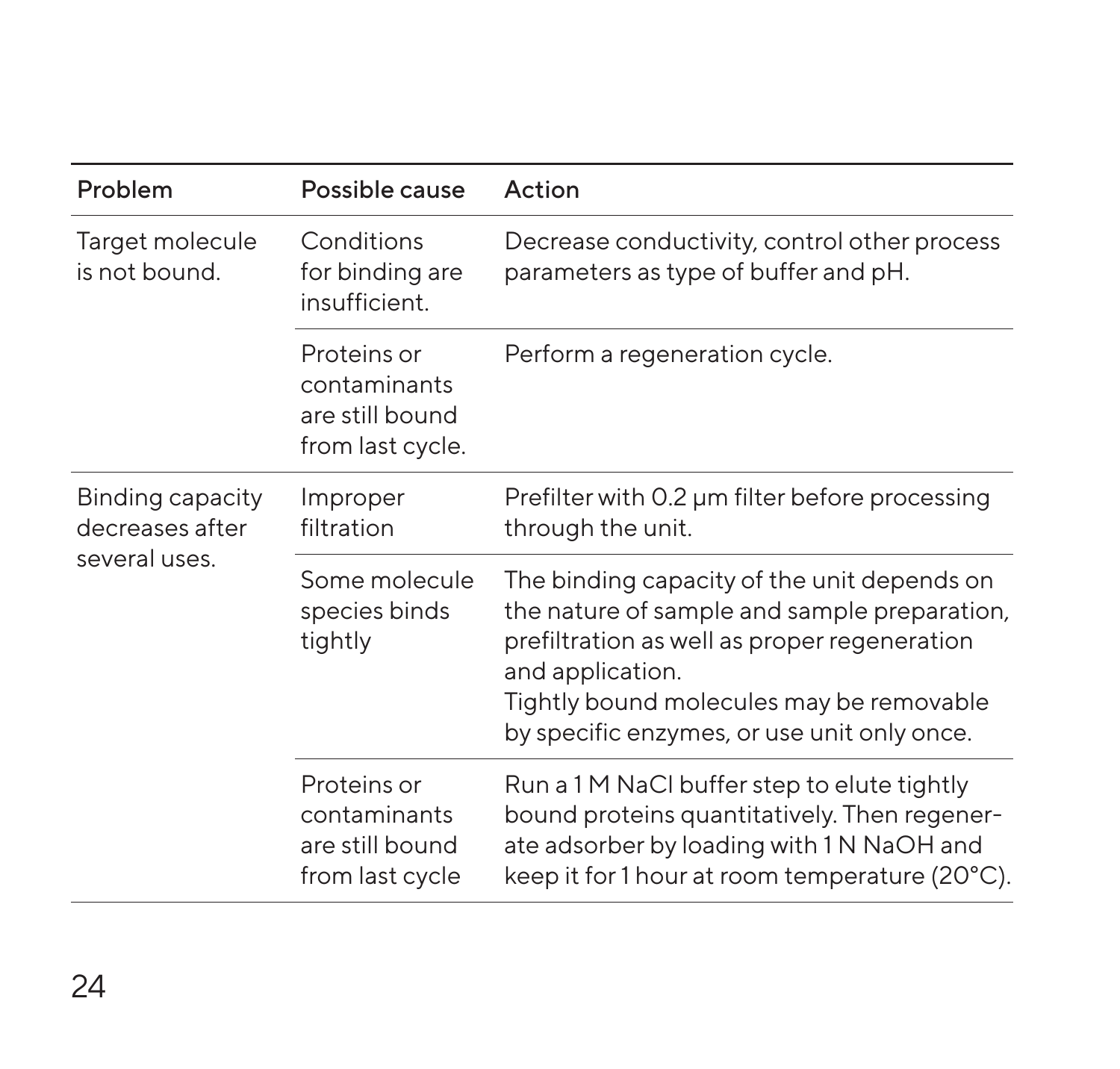| Problem                                              | Possible cause                                   | Action                                                                                                                                                                                                                                                                                                                                                                            |
|------------------------------------------------------|--------------------------------------------------|-----------------------------------------------------------------------------------------------------------------------------------------------------------------------------------------------------------------------------------------------------------------------------------------------------------------------------------------------------------------------------------|
| Binding capacity<br>decreases after<br>several uses. | Wrong storage                                    | Do not store in sodium hydroxide containing<br>buffers. Store long term <sup>*</sup> in 20% ethanol-<br>buffer (e.g. equilibration buffer) solution and<br>do not use oxidative chemicals in buffers.                                                                                                                                                                             |
| Early break-<br>through of<br>protein.               | <b>Binding</b><br>capacity is not<br>sufficient. | Use larger adsorber device, or connect two<br>adsorbers (same size) in series (i.e. connect<br>outlet of first adsorber to inlet of second) to<br>achieve higher binding capacity.<br>As a rule of thumb the pressure doubles<br>when the flow rate is kept constant and the<br>number of membrane layers is doubled.<br>We do not recommend to run two adsorbers<br>in parallel. |

\* Long term storage is defined as storage of units when not in operation, e.g. storage overnight and longer.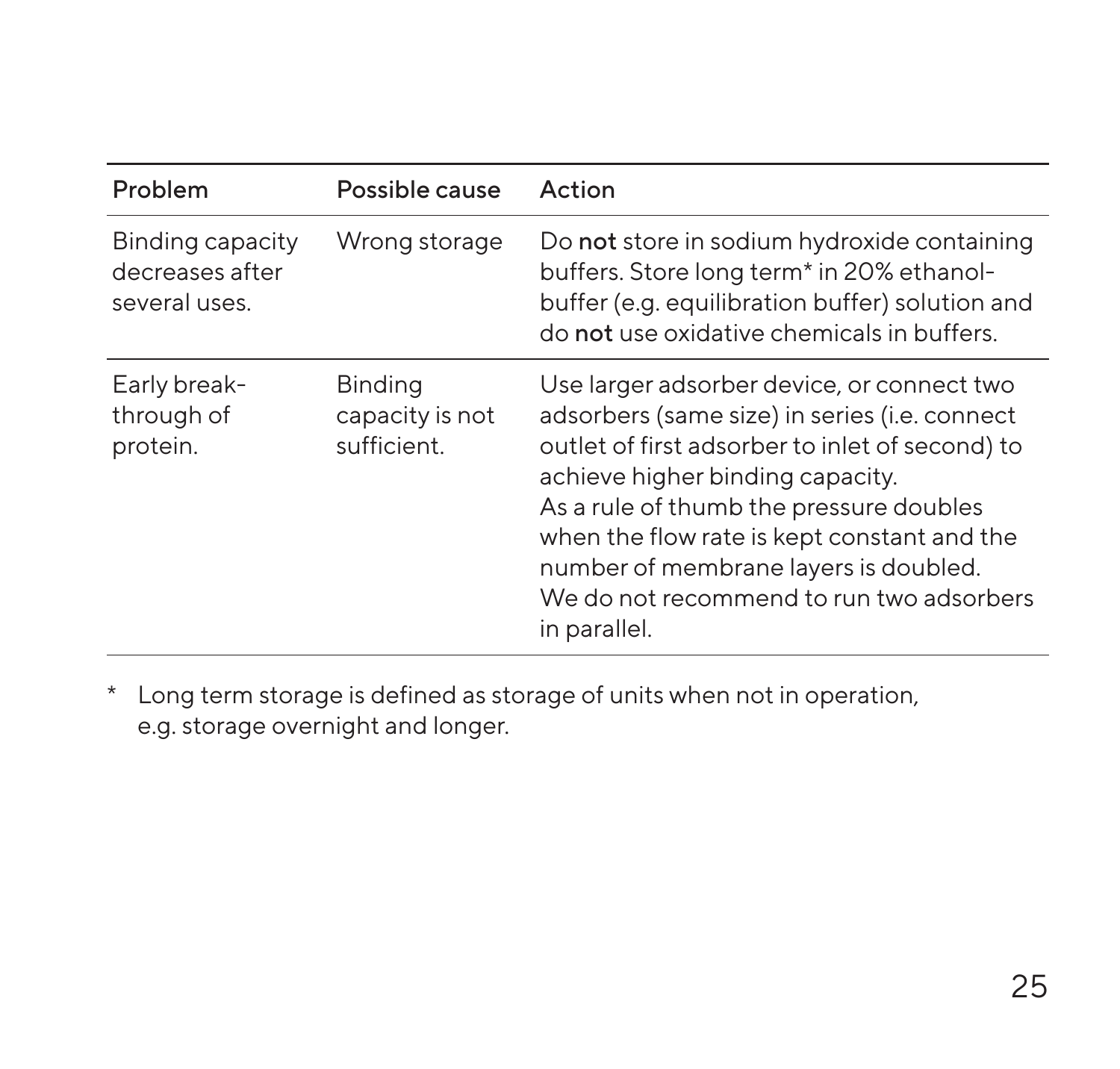# <span id="page-25-0"></span>9 Quality Assurance

Sartobind membranes have been tested for protein binding capacity and flow rate.

Sartobind MA units are manufactured in a controlled environment and have been tested for protein binding capacity and flow rate.

The product meets all Sartorius Stedim Biotech standards for traceability, production and specifications as given here or exceeded them.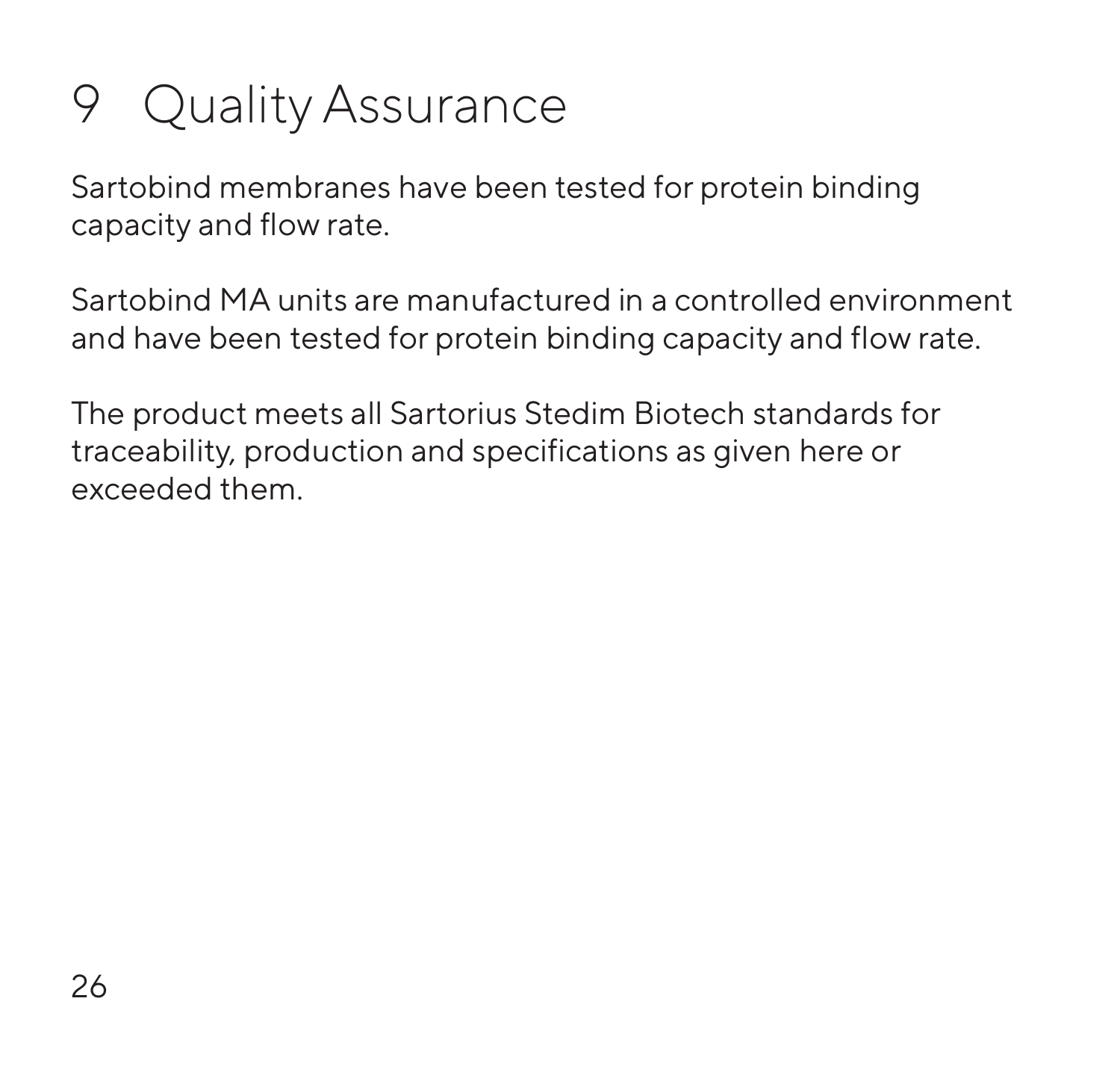# <span id="page-26-0"></span>10 Ordering Information

#### <span id="page-26-1"></span>10.1 Sartobind MA units (reusable)

| Order number     | Description                                         | Quantity       |
|------------------|-----------------------------------------------------|----------------|
| 931EXQ42GB-12--A | Sartobind Q 15, Luer female and male<br>connectors  | 4              |
| 931EXS42GB-12--A | Sartobind S15 Luer female and male<br>connectors    | 4              |
| 93IEXQ42DB-12--V | Sartobind Q 75, Luer female and male<br>connectors  | $\overline{c}$ |
| 931EXS42DB-12--V | Sartobind S 75, Luer female and male<br>connectors  | $\mathfrak{D}$ |
| 931EXD42DB-12--V | Sartobind D 75, Luer female and male<br>connectors  | 2              |
| 931EXQ42BC-12    | Sartobind Q 100, Luer female and male<br>connectors |                |
| 931EXS42BC-12    | Sartobind S100, Luer female and male<br>connectors  |                |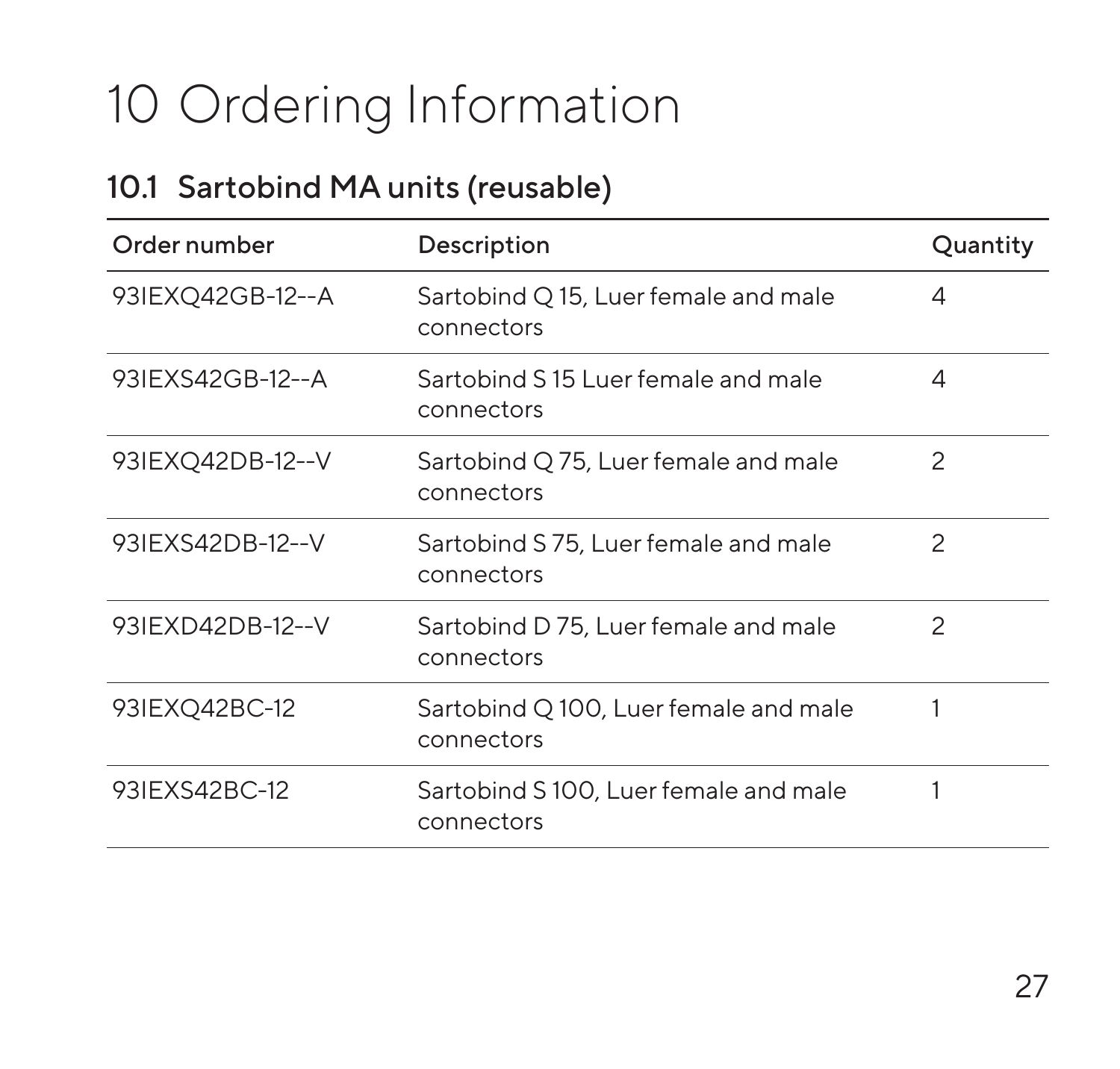#### <span id="page-27-0"></span>10.2 Accessories

| Order number | Description                                                                                  | Quantity |
|--------------|----------------------------------------------------------------------------------------------|----------|
| 1ZA---0004   | Luer male adapter to UNF10 - 32 female,<br>PEEK                                              |          |
| 1ZA---0005   | Luer female adapter to UNF10-32<br>female, PEEK                                              |          |
| 17002---140  | 2 × M6 female to female Luer and<br>2 × M6 female to male Luer Lock Adapter,<br>black Tefzel |          |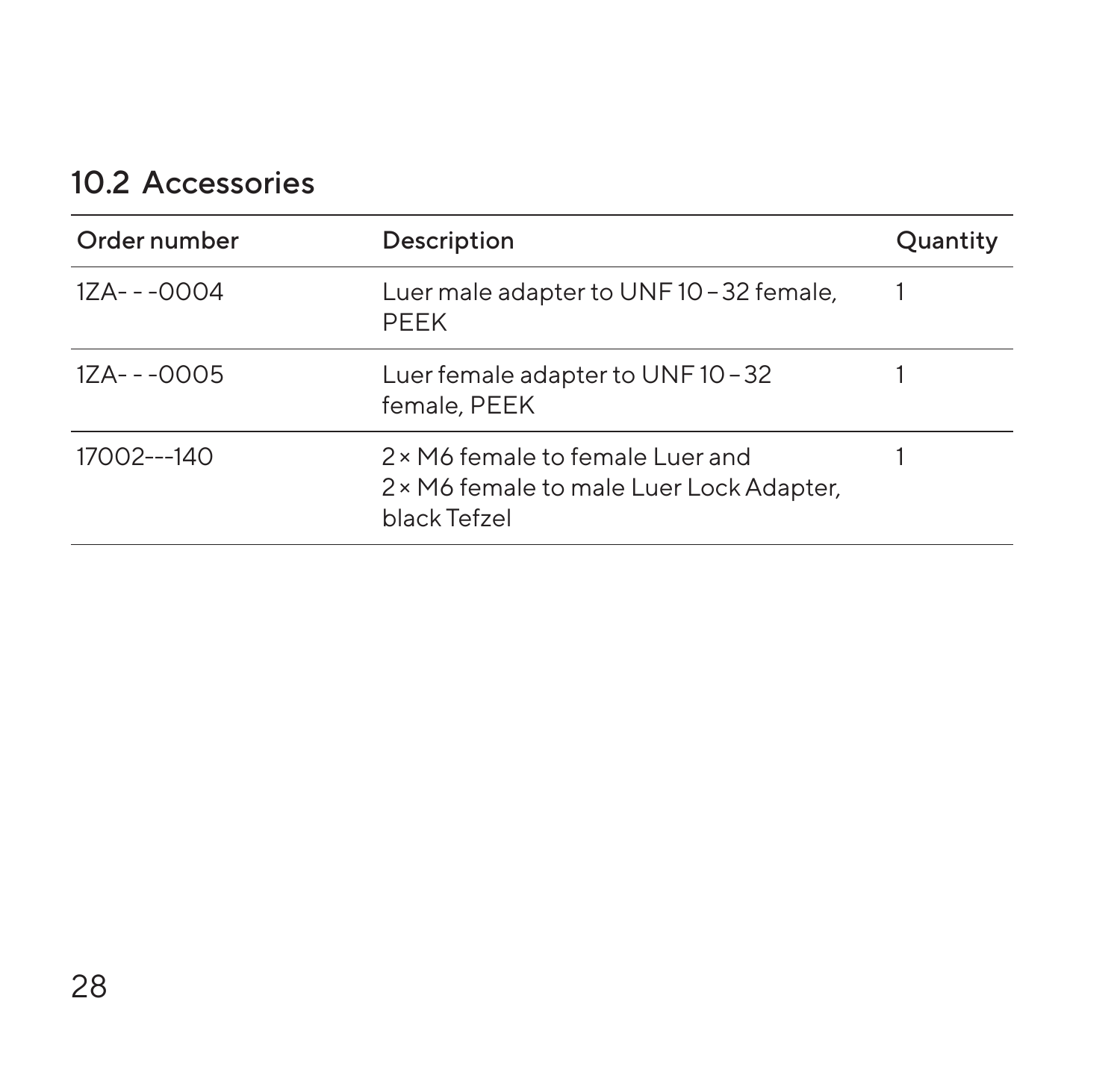# <span id="page-28-0"></span>11 Dimensions and Connections

|                                   | <b>MA15</b>           | <b>MA75</b>                                  | <b>MA100</b>                 |
|-----------------------------------|-----------------------|----------------------------------------------|------------------------------|
|                                   | ARTOBIND® O 15 Lot no | MRTOBIND <sup>®</sup> O 75 Lot <sup>on</sup> | <b>RTOBIND® O IDO Listno</b> |
| Membrane Area                     | 15 cm <sup>2</sup>    | $75 \text{ cm}^2$                            | $100 \text{ cm}^2$           |
| Membrane volume                   | $0.41$ mL             | $2.1 \text{ mL}$                             | $2.8$ mL                     |
| Dimensions<br>(height × diameter) | $25 \times 36$ mm     | $28 \times 36$ mm                            | $31 \times 66$ mm            |
| Frontal surface area              | $5 \text{ cm}^2$      | $5 \text{ cm}^2$                             | $10 \text{ cm}^2$            |
| Connector inlet                   |                       | Luer female                                  |                              |
| Connector outlet                  |                       | Luer male                                    |                              |
| Approximate weight                | 9g                    | 10 <sub>g</sub>                              | 35g                          |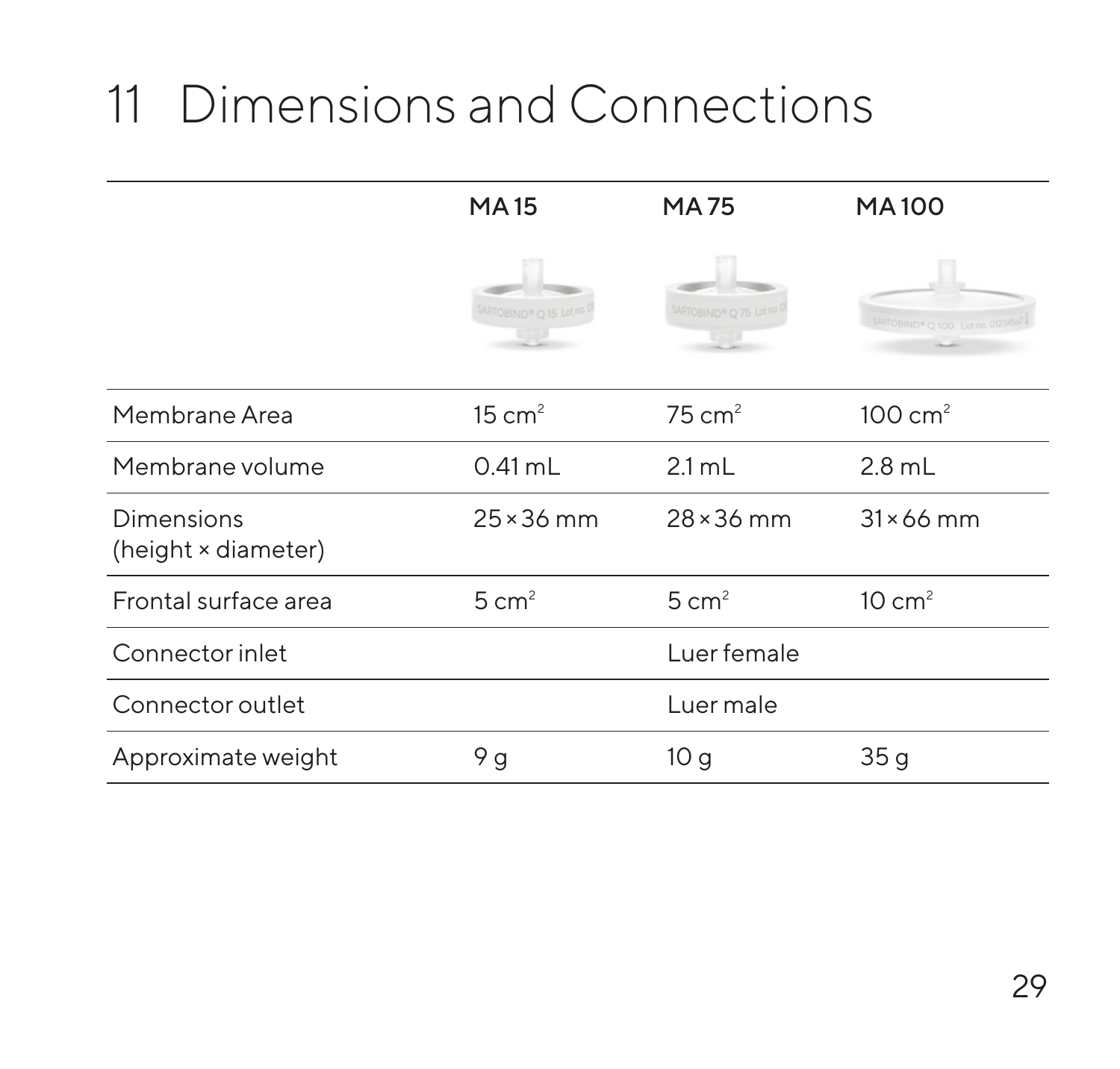Sartorius Stedim Biotech GmbH August-Spindler-Strasse 11 37079 Goettingen, Germany

Phone: +49 551 308 0 www.sartorius.com

First published: January 16, 2017 Sartorius Stedim Biotech GmbH, Goettingen, Germany

Printed in the EU on paper bleached without chlorine. DIR: 22678002-000-00

The information and figures contained in these instructions correspond to the version date specified below.

Sartorius reserves the right to make changes to the technology, features, specifications and design of the equipment without notice. Masculine or feminine forms are used to facilitate legibility in these instructions and always simultaneously denote the other gender as well.

Copyright notice:

This instruction manual, including all of its components, is protected by copyright. Any use beyond the limits of the copyright law is not permitted without our approval. This applies in particular to reprinting, translation and editing irrespective of the type of media used.

© Sartorius Germany

Last updated: 03 | 2021